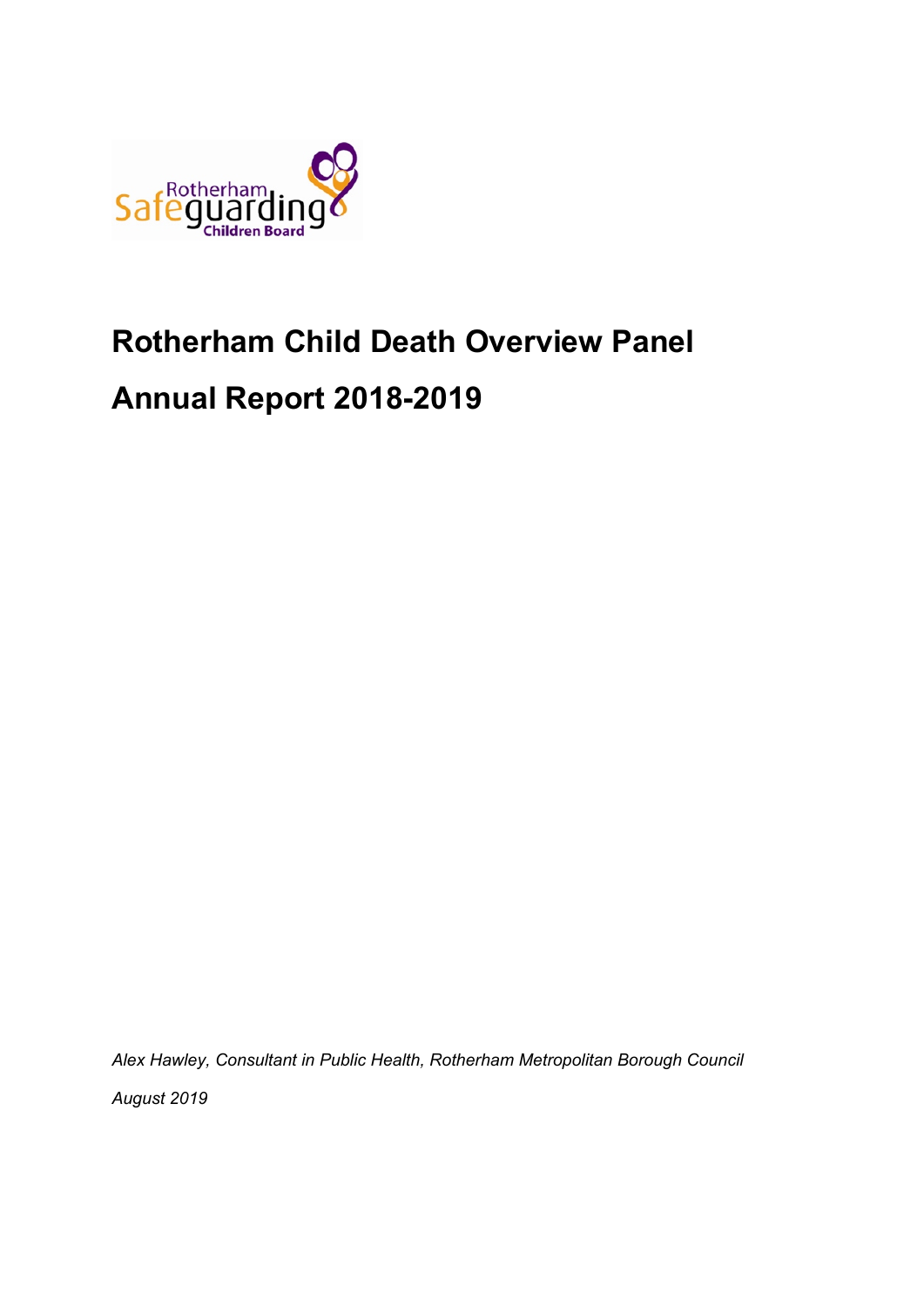# **Acknowledgements**

The author would like to thank the following people for their input and help with this report:

**Teresa Roche**, Director of Public Health, Rotherham MBC (Chair of CDOP)

**Stacey Attenborrow**, Senior Support Officer, Rotherham Local Safeguarding Children Board (CDOP Administrator)

**Phil Morris**, Business Manager, Rotherham Local Safeguarding Children Board (CDOP Manager)

**Amanda Edmonds**, Deputy Head of Nursing - Family Health, The Rotherham NHS Foundation Trust

**Miranda Panetta**, Paediatric Liaison Nurse Specialist, The Rotherham NHS Foundation Trust

**Trudy Hutson**, Lead Midwife Community Midwifery, The Rotherham NHS Foundation Trust

**Wendy Griffith**, Stop Smoking Specialist Midwife, The Rotherham NHS Foundation **Trust** 

**Catherine Hall**, Deputy Chief Nurse/Designated Nurse Safeguarding and Looked After Children, NHS Rotherham Clinical Commissioning Group

**Stephanie Davern**, Manchester CDOP Co-ordinator

The members of the Rotherham Child Death Overview Panel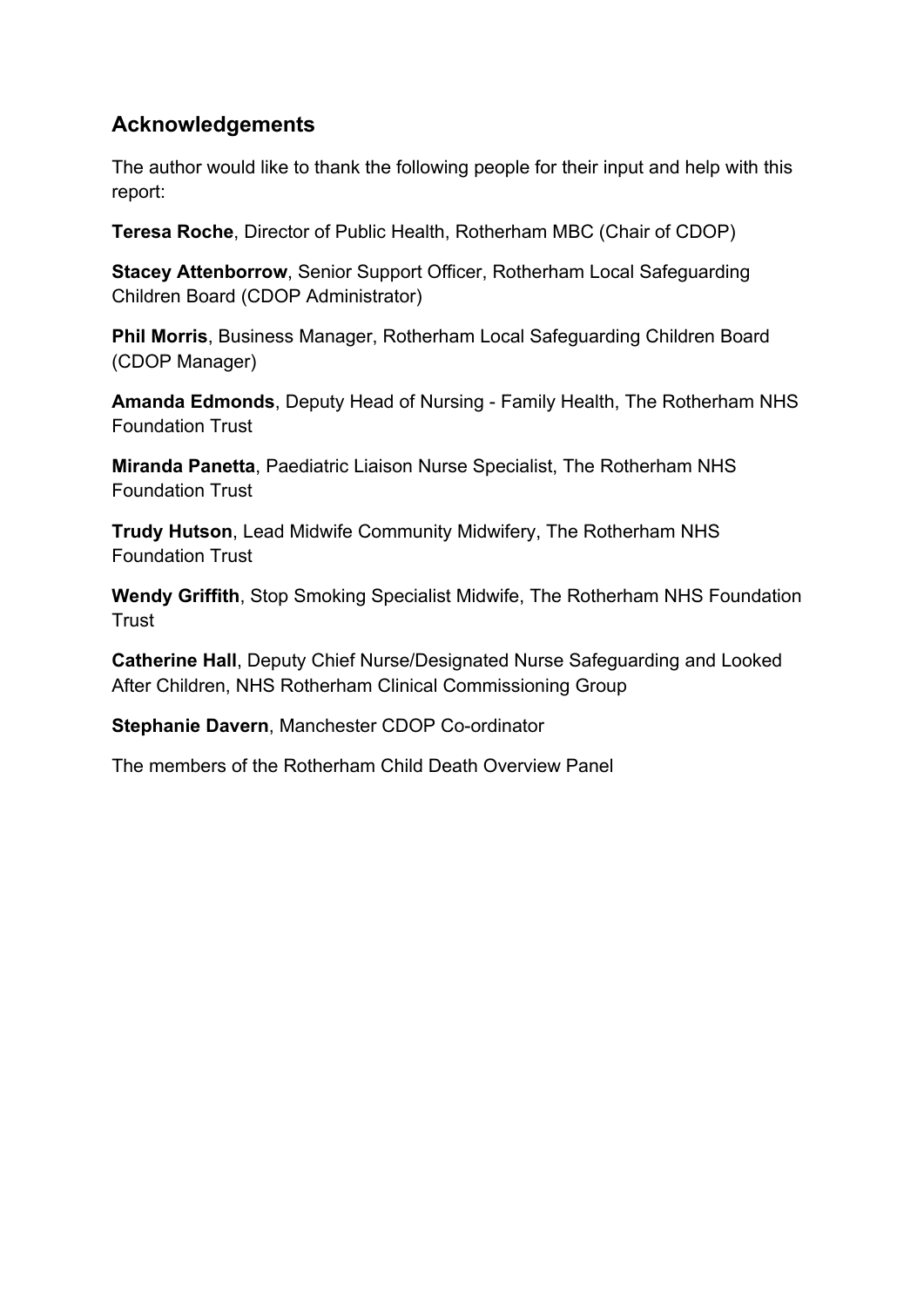<span id="page-2-0"></span>

| <b>INTRODUCTION</b>                                           | 4              |
|---------------------------------------------------------------|----------------|
| <b>CHILD DEATH REVIEWS</b>                                    | 4              |
| <b>CHILD DEATH OVERVIEW PANELS</b>                            | 4              |
| <b>MODIFIABLE FACTORS</b>                                     | 4              |
| THE ROTHERHAM PANEL                                           | 6              |
| <b>CDOPS AS AN ARM OF PREVENTION</b>                          | 6              |
| WORK DONE BY OR ON BEHALF OF ROTHERHAM CDOP                   | 7              |
| <b>NEW GUIDANCE FOR CHILD DEATH REVIEWS</b>                   | $\overline{7}$ |
| <b>LOCAL QUALITY IMPROVEMENTS</b>                             | 7              |
| <b>HEALTHY CHILD PROGRAMME PATHWAYS</b>                       | 7              |
| <b>SAFER SLEEPING</b>                                         | 8              |
| <b>SMOKING IN PREGNANCY</b>                                   | 10             |
| <b>CHILD SAFETY</b>                                           | 11             |
| <b>CONSANGUINITY</b>                                          | 11             |
| <b>CONSANGUINITY (OR CLOSE RELATIVE MARRIAGE)</b>             | 12             |
| <b>CONSANGUINITY IN ROTHERHAM</b>                             | 13             |
| <b>CONSANGUINITY AND CHILD DEATHS</b>                         | 13             |
| ADDRESSING THE ISSUE - A FAMILY-CENTRED APPROACH              | 14             |
| <b>RECOMMENDATIONS FOR FURTHER ACTION</b>                     | 14             |
| CHILD DEATH DATA ANALYSIS.                                    | 15             |
| <b>NUMBER OF DEATHS</b>                                       | 15             |
| <b>DEATHS REVIEWED BY THE PANEL</b>                           | 16             |
| <b>MODIFIABILITY</b>                                          | 16             |
| <b>CATEGORY OF DEATH</b>                                      | 17             |
| <b>OTHER SUMMARY TABLES</b>                                   | 17             |
| <b>CHANGES TO NATIONAL GUIDANCE FOR CHILD DEATH REVIEWS</b>   | 18             |
| <b>BACKGROUND TO CHILD DEATH REVIEWS</b>                      | 18             |
| <b>RECENT CHANGES</b>                                         | 18             |
| <b>TIMELINE FOR IMPLEMENTATION OF CHANGES</b>                 | 21             |
| <b>LOOKING AHEAD</b>                                          | 22             |
| <b>APPENDIX 1 - ROTHERHAM CDOP CURRENT TERMS OF REFERENCE</b> | 23             |
| APPENDIX 2 - TERMS OF REFERENCE FOR NEW SOUTH YORKSHIRE CDOP  | 28             |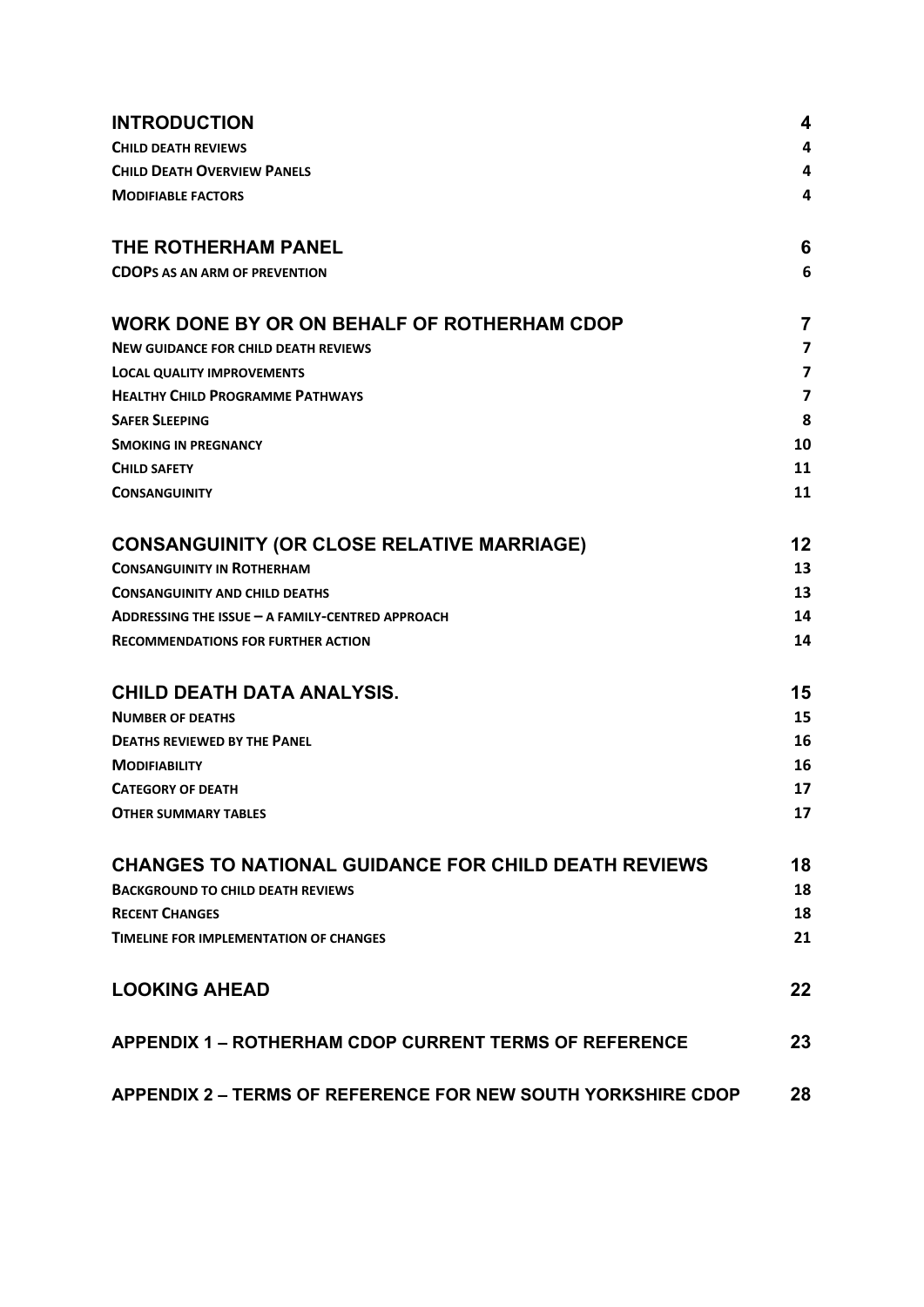# **Introduction**

## <span id="page-3-0"></span>**Child death reviews**

The death of a child is a devastating loss with profound impacts on any and all involved in caring for the child in any capacity. Families in such circumstances deserve empathy and compassion and clear and sensitive communication. They also need to understand what happened to their child and know that people will learn from what happened.

The process of expertly reviewing all children's deaths is grounded in deep respect for the rights of children and their families, with the intention of preventing future child deaths. In view of this, in England every child death must have a review carried out regardless of the cause of death. A child is deemed to have been live-born when any sign of life is noted following birth, which can include a movement, breath, cry or heartbeat (as clarified by the Chief Coroner, following a challenge by Kingston's Child Death Overview Panel).

## <span id="page-3-1"></span>**Child Death Overview Panels**

The Child Death Overview Panel (CDOP) is a multi-agency panel with a specific geographical footprint, which reviews the death of any child aged from 0-18 years who is normally resident within that area, irrespective of where the child died.

CDOPs were established in England on 1st April 2008, since when all child deaths have been reviewed by such panels, which comprise representatives from a range of organisations and professional disciplines, both within and outside healthcare.

CDOPs are required to review child deaths in order to identify whether there is any learning that could influence better outcomes for children at both a local and national level. CDOPs promote the sharing of information and learning to all organisations, in both the statutory and voluntary sector, about how to reduce the likelihood and impact of modifiable risks which might lead to the death of a child.

#### <span id="page-3-2"></span>**Modifiable factors**

In reviewing the death of each child, the CDOP should consider modifiable factors in relation to the individual child, the environment, parenting capacity or service provision, and consider what action, if any, could be taken locally and what action could be taken at a regional or national level.

According to The Lancet, modifiable factors can be identified in 20% of child deaths nationally (Dr Sidebotham, Fraser, Fleming, Ward-Platt, & Hain, 2014). These can include factors in service delivery, factors relating to parental behaviour, including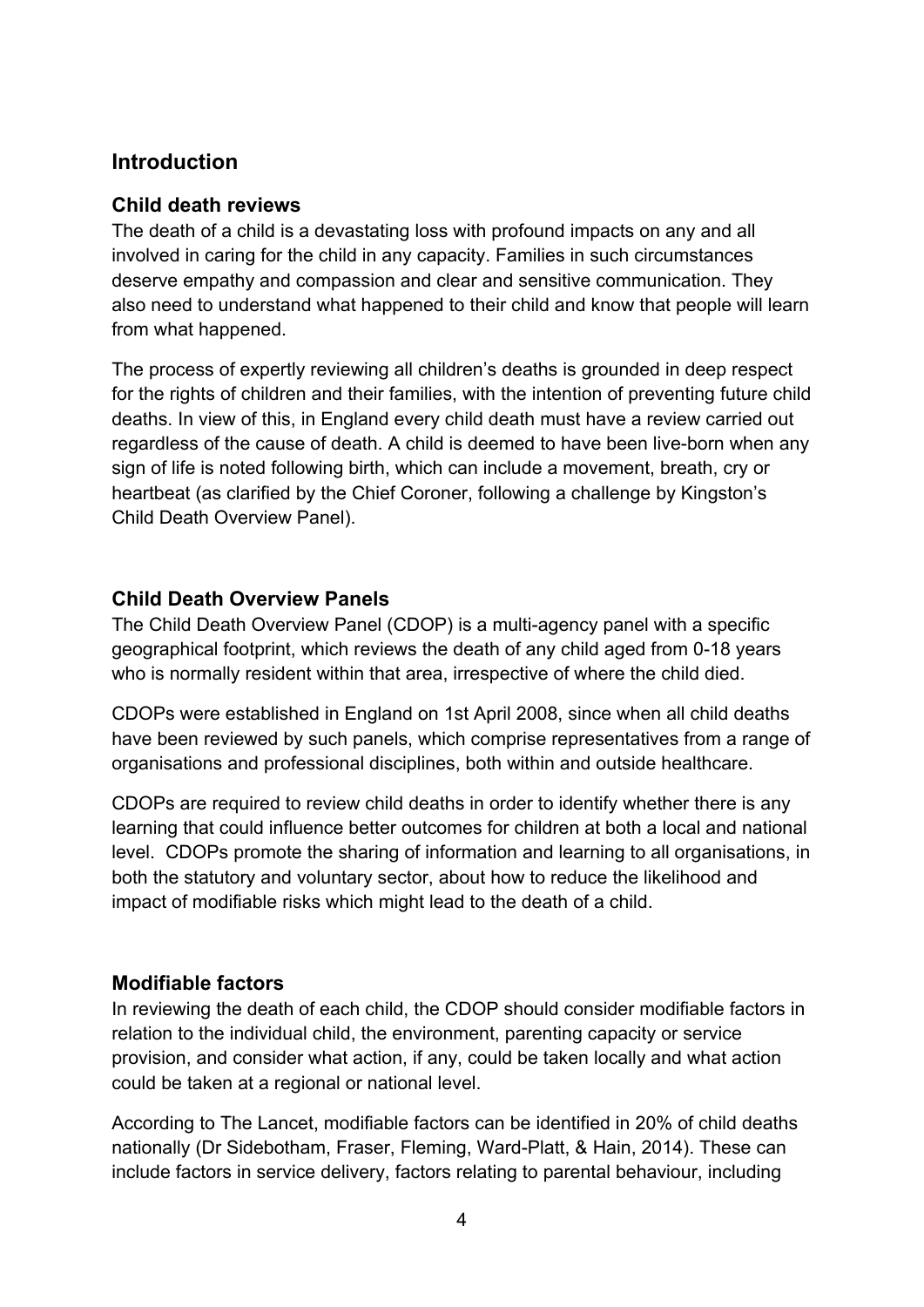maternal smoking in pregnancy, maternal obesity in pregnancy, and smoking within the household, and factors relating to parenting skills and levels of care, including unsafe sleeping practices. As all cases are unique, there is no definitive list of modifiable factors.

However, the four CDOP panels within the Greater Manchester CDOP network have taken the step of developing a standard for identifying particular modifiable factors in relation to different categories of death, in order that there is a locally consistent approach. It remains to be seen whether the implementation of the new national child mortality database might lead to a more general standardisation of modifiable factors. In the meantime, this could be something for the four South Yorkshire CDOPs to consider as they begin to work to respond to sub-regional trends in child deaths.

The Manchester CDOP report for 2017-18 also includes a helpful graphic, summarising all modifiable factors identified by their reviews of children of all ages.



*Modifiable factors identified in Manchester CDOP Annual Report 2017-2018 (page 9). Reproduced with kind permission of Manchester Child Death Overview Panel.*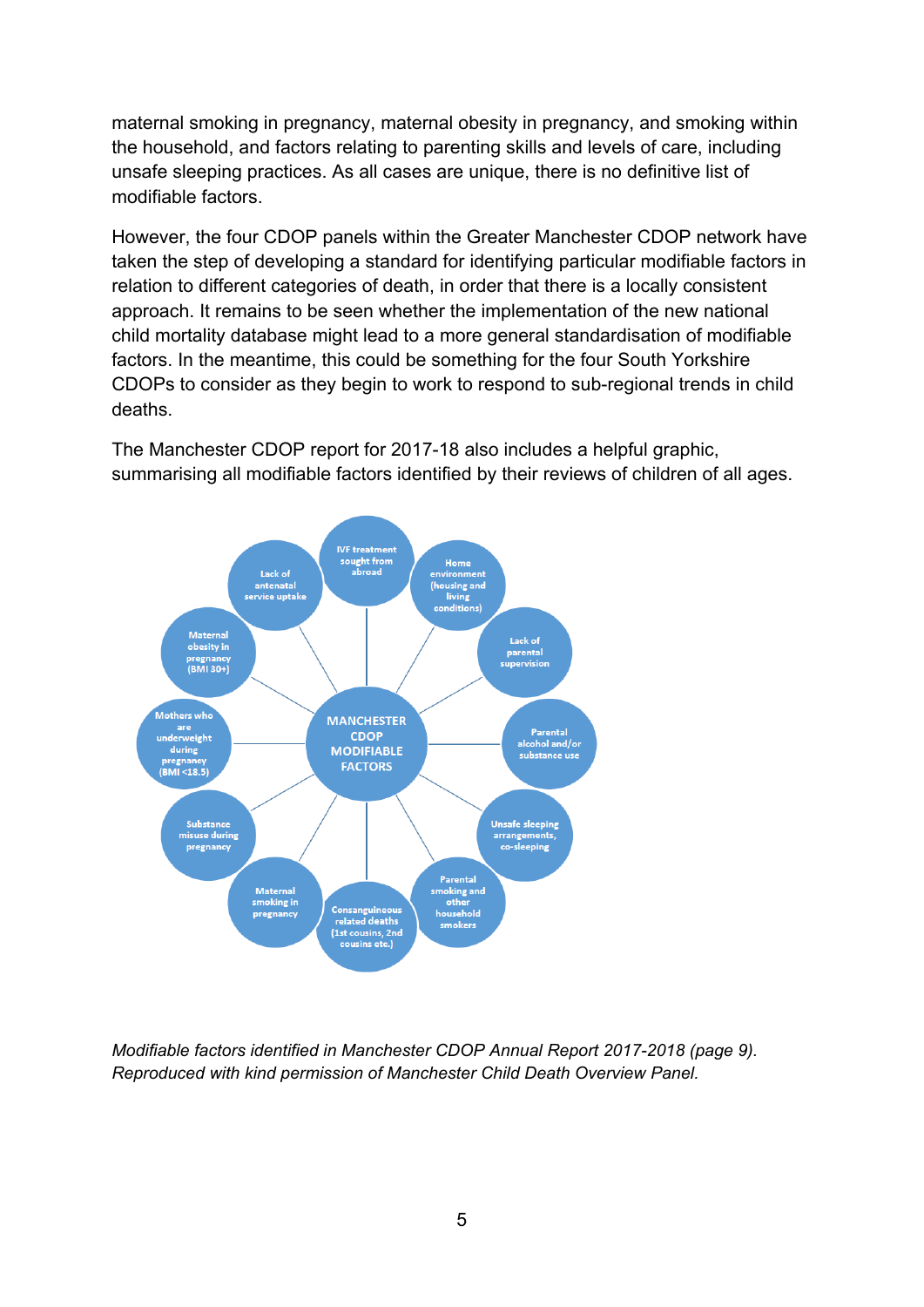# <span id="page-5-0"></span>**The Rotherham panel**

Rotherham's CDOP panel meetings are generally half-day meetings, with representation from a range of agencies, including the local authority's Public Health team, Children's social care, The Rotherham NHS Foundation Trust (designated doctor and nursing and midwifery representatives), Rotherham Doncaster and South Humber NHS Foundation Trust, the Rotherham Clinical Commissioning Group, Bluebell Children's Hospice, and South Yorkshire Police. The main business of the meetings is to present and review child deaths for which sufficient data has been collated from relevant agencies. The meetings also follow up agreed actions from previous meetings, and discuss other related business as it arises.

## <span id="page-5-1"></span>**CDOPs as an arm of prevention**

The multi-agency viewpoint that CDOPs adopt means they aim to influence a range of factors within health services, within the home, the school, the local environment, and in relation to parenting capacity and early childhood experiences. In other words, they have an important role to play to reduce risks and improve protective factors within the wider system. This means that the principal objective of reducing infant mortality should not be the only benefit from the efforts of CDOPs. There should also be a wider positive health and wellbeing impact for our children.

The work of the CDOP should be seen alongside a very welcome shift within the policy context for our health services towards preventing ill-health and tackling health inequalities, in preference to simply treating. The NHS Long [Term](https://www.england.nhs.uk/long-term-plan/) Plan is the latest expression of this shift, which acknowledges that "the health of children and young people is determined by far more than healthcare" and that "income, education, housing, stable and loving family life and a healthy environment all significantly influence young people's health and life chances" (paragraph 3.6), but which nevertheless sets out to use the resources of the NHS to "accelerate action to achieve 50% reductions in stillbirth, maternal mortality, neonatal mortality and serious brain injury by 2025" (paragraph 3.9).

The NHS Long Term Plan contains much to be welcomed in respect of intended improvements in maternity and neonatal care, and the expansion of community based mental health services for children and young people. However, although making a fleeting reference to "the cross-government ambition for women and children focusing on the first 1001 critical days of a child's life" (paragraph 3.16), this is one area in which the long term plan is disappointingly light. The first 1001 days (from conception to age 2) can set the pattern for the rest of a person's life and therefore represent our best opportunity to prevent health inequalities. Furthermore, it is a period of crucial interest to CDOPs – 26% of babies in the UK are estimated to be living in complex family situations, and babies in England are said to be seven times more likely to be killed than older children (Building Great [Britons. All](http://www.1001criticaldays.co.uk/sites/default/files/1001%20days_oct16_1st.pdf) Party [Parliamentary](http://www.1001criticaldays.co.uk/sites/default/files/1001%20days_oct16_1st.pdf) Group for Conception to Age 2).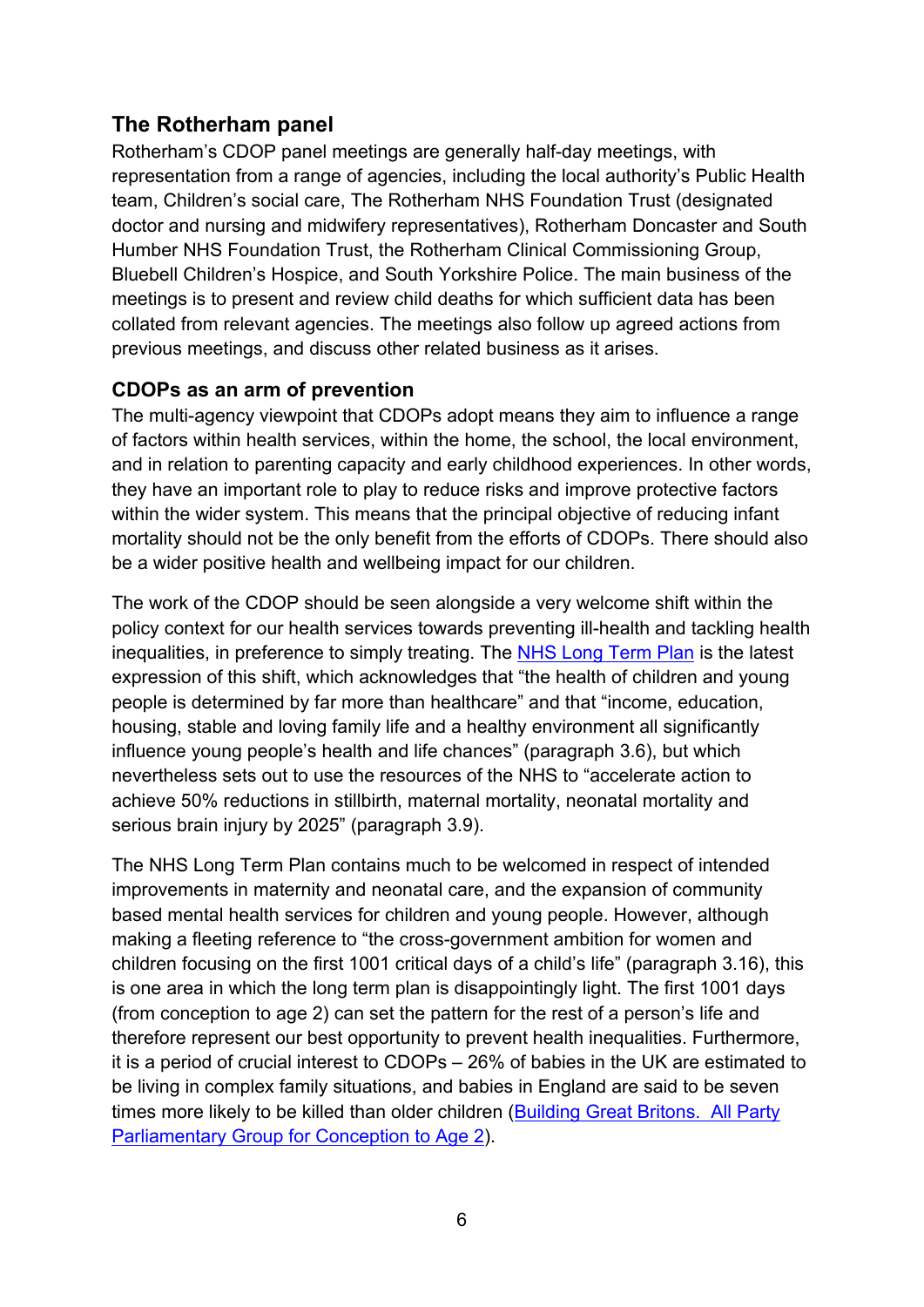# <span id="page-6-0"></span>**Work done by or on behalf of Rotherham CDOP this year**

Some key strands of work are highlighted below, ranging from work done by the panel itself and its administrative support function to make direct quality improvements to the panel's processes for collating and presenting information, to work done in partner agencies and services on behalf of CDOP, which should lead to a reduction in risk and an improvement in the prospects of Rotherham children.

# <span id="page-6-1"></span>**New guidance for child death reviews**

The recent national review of 'Working Together' guidance for safeguarding arrangements has meant that much of the work by Rotherham's CDOP members outside of its core business of reviewing cases has been to prepare for the implementation of these new arrangements (the main changes to guidance are outlined later in this report).

A Rapid Response Task and Finish Group has been established, which has met three times since March 2018. Its purpose is to consider the expected impacts of the new guidance on aspects of the child death review process, including: child death notifications; the process for rapid response to unexpected child deaths; and how bereavement support is provided to families. Some of the changes are also being progressed at a sub-regional level, through joint work by the four South Yorkshire CDOP panels.

With respect to the changes to child death notification, partly to prepare for the launch of the new National Child Mortality Database (NCMD) in April 2019, all four South Yorkshire CDOPs decided to move to the use of the eCDOP system. Not only will this enable automatic data transfer to the NCMD, but it should also result in better data quality, security and ability to draw out trends both locally and subregionally.

## <span id="page-6-2"></span>**Local quality improvements**

Amongst the many learning points that emerged during the year, the need for better communication both within and between agencies was clearly identified. This includes the issue of the quality of the written reports within the wider child death review process, some of which were thought to be overly descriptive in nature.

Training has continued to be offered to a range of professionals (since it commenced in April 2017), with a focus on improving the quality of CDOP processes, and information collation and submission. There is evidence that this has led to an improvement in the quality of information received by the panel.

# <span id="page-6-3"></span>**Healthy Child Programme Pathways**

Following a particular issue identified by CDOP in relation to an individual case who appeared not to be receiving the appropriate level of intervention from the 0-19s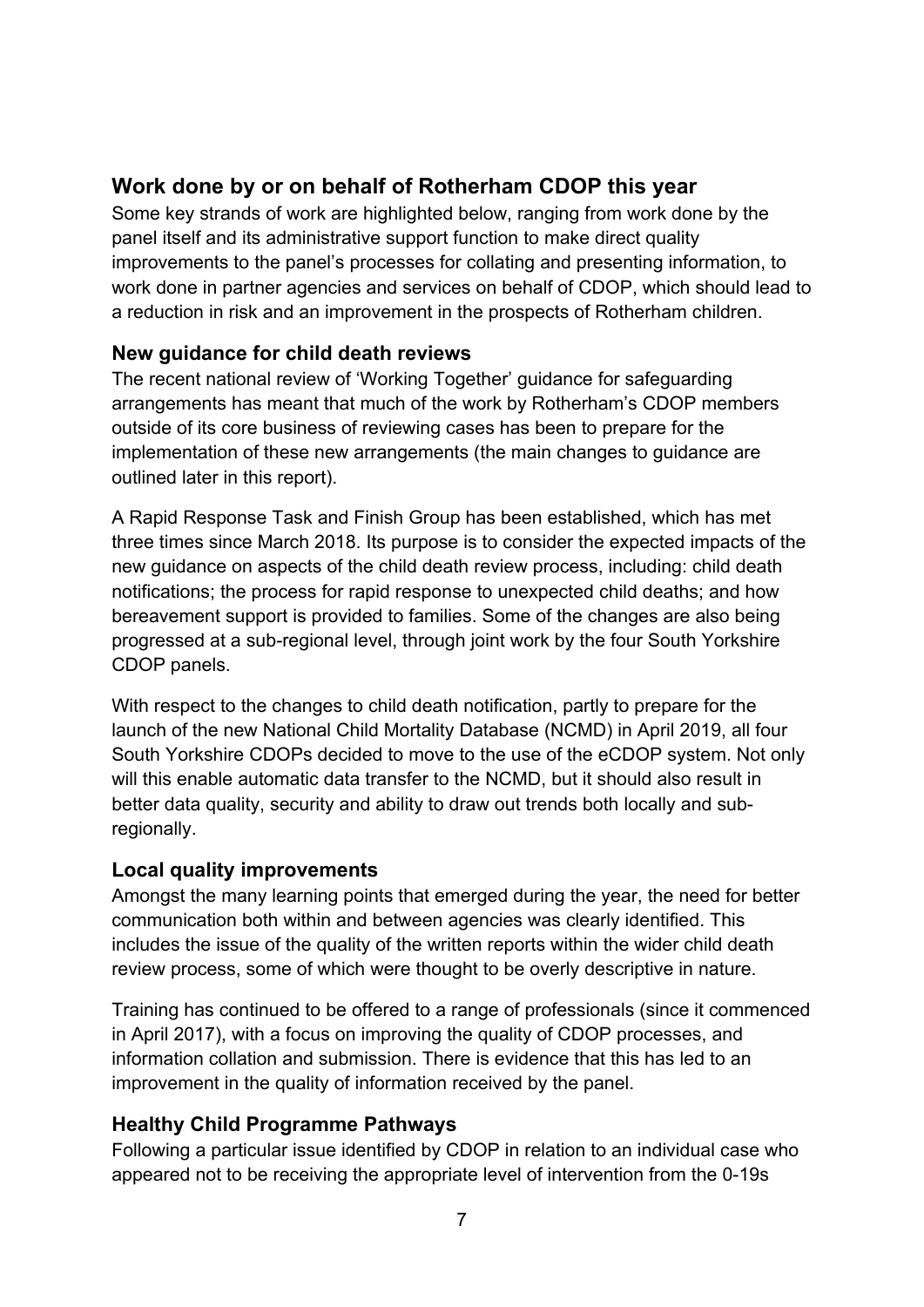service, an assurance process has been instigated in the service. Improved service quality in this respect is now assured by the 0-19s service, through a quarterly review of caseloads to ensure that children and young people are assigned the correct pathway commensurate with their level of need. The pathways range between community, universal, universal plus and universal partnership plus.



# <span id="page-7-0"></span>**Safer Sleeping**

During 2018 – 19, CDOP further embedded the Safe Sleep guidance, which was originally developed in partnership with TRFT, led by Public Health. This was adopted by the Learning and Improvement Sub Group of the Rotherham Local Safeguarding Children Board (RLSCB) in 2017-18. The guidance was added to the RLSCB [procedures](https://rotherhamscb.proceduresonline.com/chapters/p_safe_sleeping.html?zoom_highlight=sleep) portal in June 2017, which professionals have access to. Its purpose is to:

- Provide the multi-disciplinary workforce in Rotherham with clear and consistent evidence-based information;
- Provide workers with the confidence and knowledge to facilitate an open and honest discussion to support baby's carers to make informed safer sleeping choices for their babies;
- Ensure consistent advice about safer sleeping arrangements is given across Rotherham by all workers.

Each agency is responsible for reviewing the guidelines and embedding it as part of their own processes and protocols, in a way that is meaningful to staff.

#### Safe sleep audits

Progress is being measured through regular audit. An audit in 2017 revealed that the use of the safe sleep questionnaire included on SystmOne had successfully been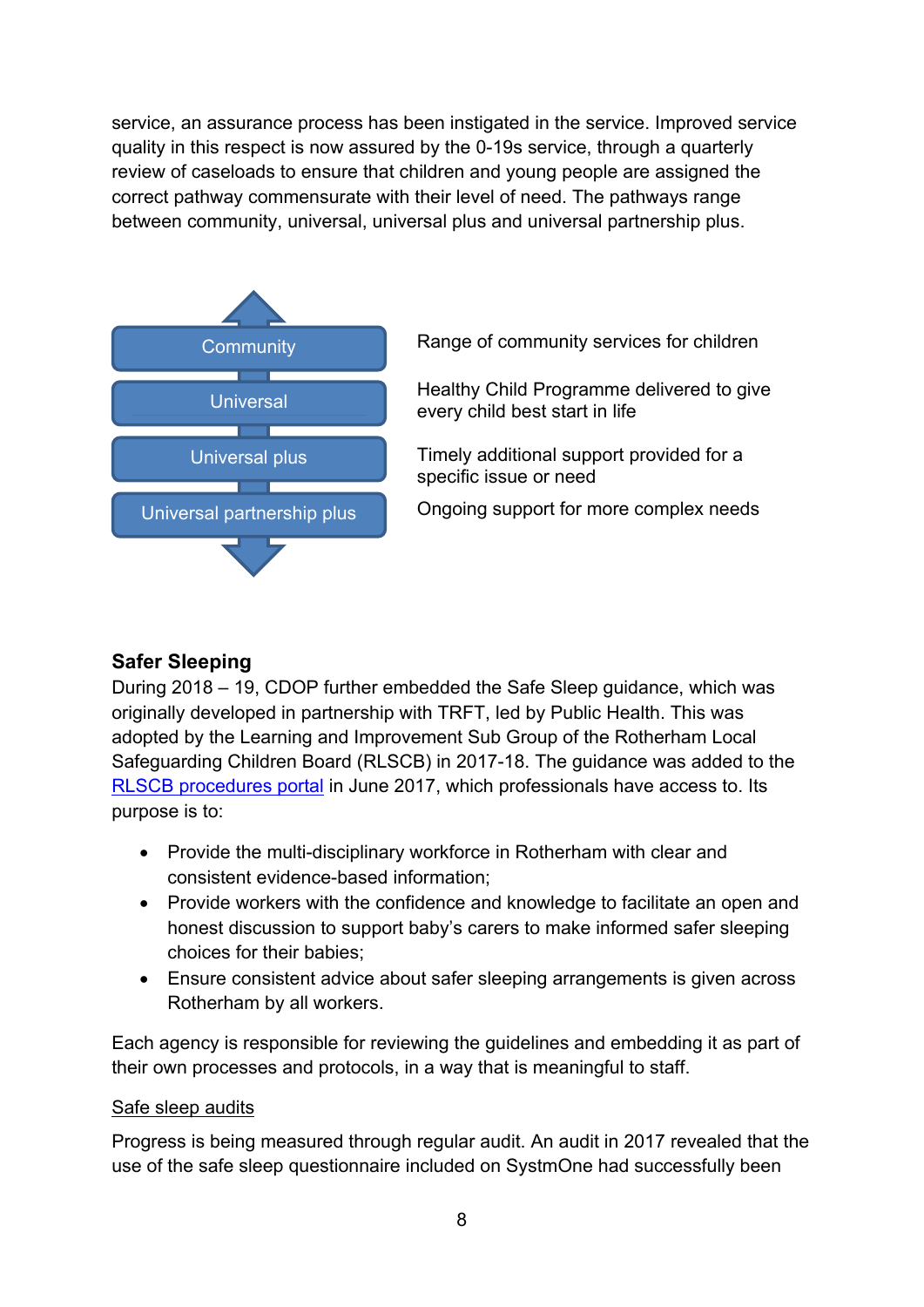embedded within midwifery, but not yet within the 0-19s service. In the most recent audits, midwifery and 0-19s have reported separately.

The maternity safe sleep audit from January 2019 showed 100% compliance – i.e. every new born baby in Rotherham had an initial safe sleep assessment performed by community midwifery.

A similar audit of SystmOne records carried out in the 0-19s service for the month of January 2019 showed 140 safe sleep assessments carried out by the 0-19s service, representing 72% of new births. Whilst this shows an ongoing need for improvement, this already represents a very large improvement on the previous year, when only 24% of new births had a safe sleep assessment. The audits did not simply look at quantity considerations, but also looked for identification of risk factors arising from safe sleep assessments and whether these had been appropriately escalated and followed up.

Dip sampling of child health records is being conducted at intervals in order not to lose a focus on maintaining and improving performance, in the interests of making sure all Rotherham children have the best start.

#### Ongoing care

There is now an increased and increasing level of understanding across all services to support families that safe sleeping is an ongoing concern throughout a child's early life, especially the first twelve months. A single assessment or advice pack cannot be sufficient to be assured that safe sleep practices continue.

This continuum starts in the hospital, before the pre-discharge assessments and the discharge information package issued to new parents. Any unsafe sleeping practices identified prior to discharge from the hospital and the community midwifery service will lead to an intervention to rectify the issue, to give advice to families and to ensure that information is handed on to the 0-19s service for follow-up in the community, including for the first safe sleep assessment carried out in the family home.

#### Multi-agency training

The responsibility for being alert to unsafe sleeping should lie with all frontline staff (including non-healthcare staff) who engage with families, and training is now being rolled out for this purpose. Two training sessions were first delivered in March 2019, with a further two to be delivered in September. It is anticipated that this pattern of two training days per year (four sessions) will then continue on an annual basis. The training is advertised via the Safeguarding Board's prospectus for multi-agency training, and is therefore open to anyone who accesses that facility. The first training sessions evaluated very well.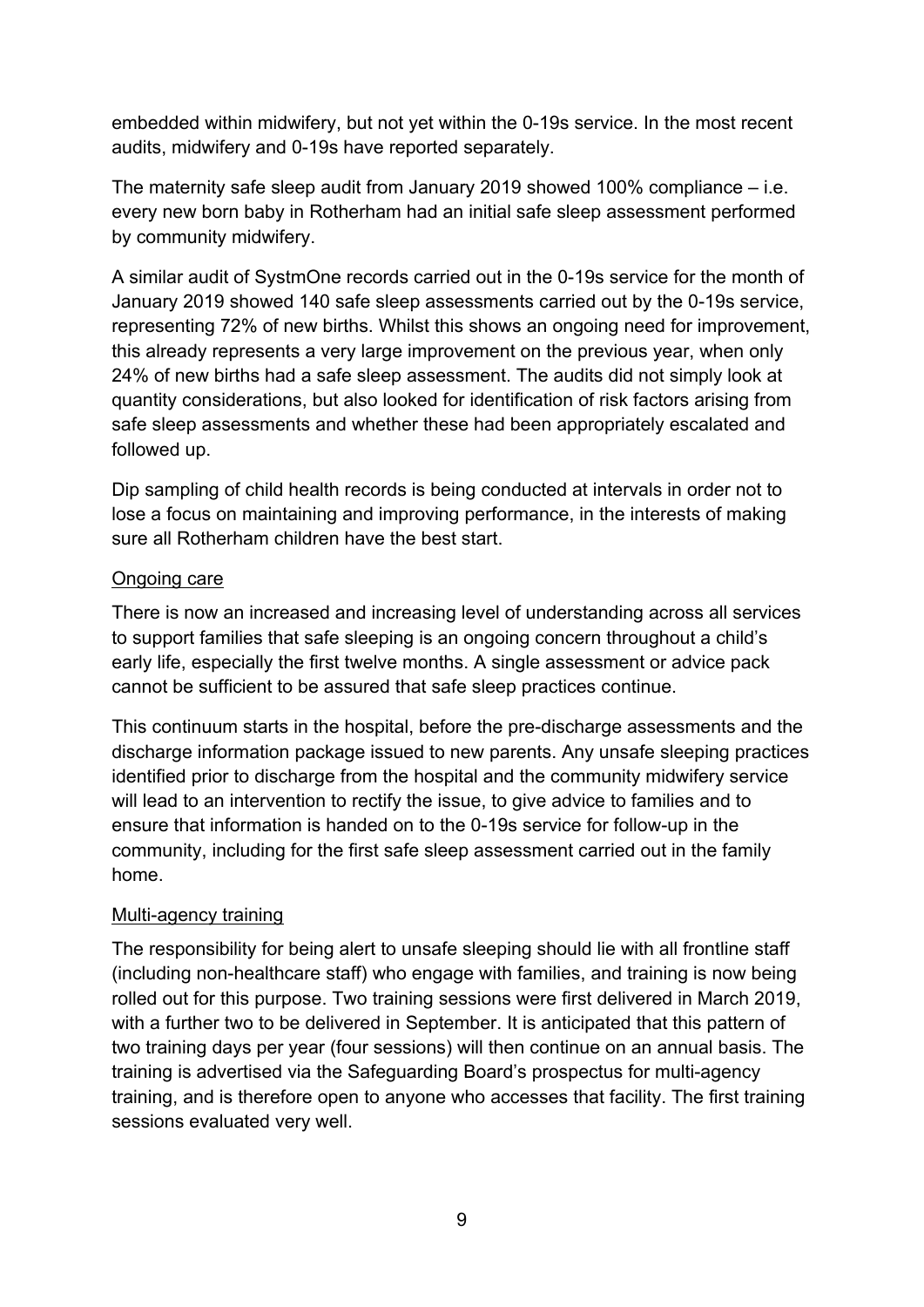## Safer Sleep Champions

Momentum for the importance of safe sleep is also maintained through identifying safe sleep champions across related services, and the model appears to be growing. There is now a safer sleep champion for each of the 0-19s area teams; and there are three safer sleep champions in midwifery; two within the hospital; safer sleep champions are being recruited within Early Help; and enquiries have recently also been received for establishing two champions within childminding.

## <span id="page-9-0"></span>**Smoking in pregnancy**

One of the biggest risk factors for sudden infant death syndrome (SIDS) is smoking. This risk arises not just from smoking within the household where an infant is sleeping, but arises as a result of smoking during pregnancy. Smoking during pregnancy also increases the risk of complications such as miscarriage, premature birth, a low birth weight baby and stillbirth, and is therefore a key modifiable factor concern for CDOP.

#### Smoking at time of delivery

Rotherham has a high proportion of mothers who are smokers at the time of delivery – 19.9% in 2017/18 – the highest of the South Yorkshire local authority areas and considerably worse than the England position - 10.8% in 2017/18 *(Proportions calculated by PHE from the NHS Digital return on Smoking Status At Time of delivery, for Public Health Outcomes Framework indicator 2.03).*

The Rotherham Stop Smoking Service has a specialist service for women and their families comprising specially trained Midwives and Stop Smoking personnel. All women are offered carbon monoxide monitoring at every appointment. The service has a 100% target for CO monitoring at booking, and is currently achieving well above 80%. Pregnant women who are smokers are immediately referred for smoking cessation support – this is provided as an opt-out service, and women will always be advised of the risks of smoking in pregnancy even if they do wish to opt out of the service. The service provides 'one to one' appointments including at outreach locations, offering support throughout pregnancy and after the birth.

The team has an aim to reduce the percentage of women smoking at time of delivery by 0.5% by 2020, and they successfully achieved a 0.5% reduction for 2018/19.

This work is now being overseen by the Better Births Group – a multi-agency group including representation from the CCG, Public Health, the Local Maternity System, the Maternity Voices Partnership, clinicians and others. The group meets on a monthly basis to progress action against its action plan. Some examples of related ongoing and planned activities are given below.

1. Capacity for achieving the smoking at time of delivery targets has been increased through a one-year secondment into the team of a Band 6 midwife.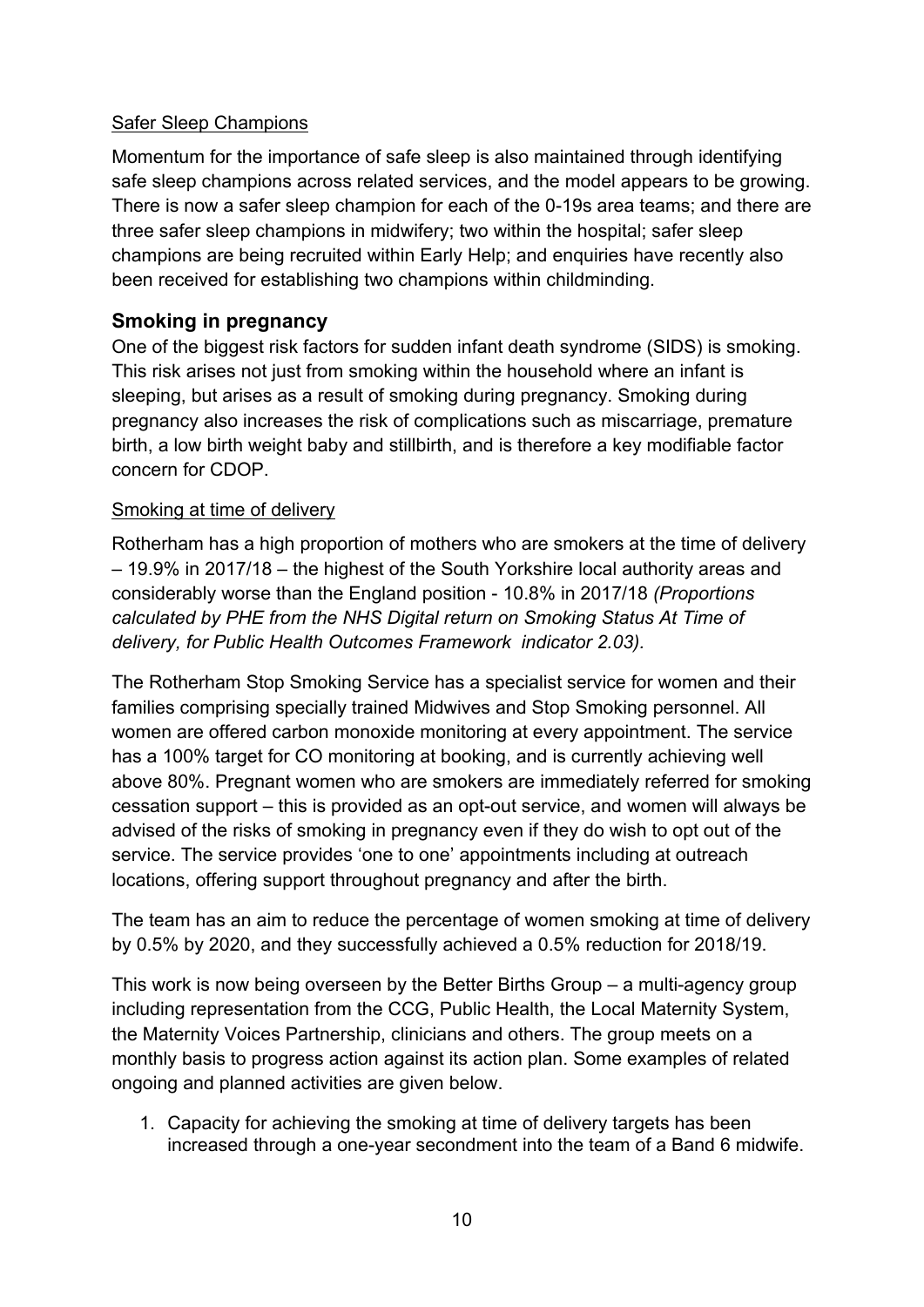- 2. In order to help engage harder to reach mothers in the service, the team has secured funding to procure two placenta demonstration models to assist the smoking cessation midwives in better communicating risk and impact of smoking in pregnancy.
- 3. Funding has also been secured for a future money box incentive scheme.
- 4. A YouTube video to promote the service is planned, and a script has been devised for this purpose.
- 5. The Maternity Voices Partnership has engaged supportively with the service, and has carried out an audit.
- 6. Invoicing for the nicotine replacement therapy (NRT) voucher scheme for community pharmacies has been improved by deploying the PharmOutcomes system for this purpose since the beginning of January 2019.
- 7. The standard operating procedure for the NRT voucher has been reviewed and made electronically available.
- 8. A flowchart for prescribing NRT for inpatients has been developed and distributed to clinical areas.
- 9. A service level agreement (SLA) for community pharmacies has been implemented, which includes the Patient Group Directions (PGD) protocol for dispensing treatments, as of April 2019.
- 10.Smoking in pregnancy team leaders have been upskilled to lead Very Brief Advice (VBA) training. A number of staff have now received VBA training and have given very positive evaluation feedback.

## <span id="page-10-0"></span>**Child safety**

CDOP has had specific cause for concern in respect of choking hazards for babies and infants, and planned to use Child Safety Awareness week (June 2019) as an opportunity to raise parental awareness of this. The Paediatric Liaison Service worked in conjunction with the 0-19 service and with hospital departments (Urgent and Emergency Care Centre and the children's ward) to set up a public stand in the hospital foyer, displaying resources from the Child Accident and Prevention Trust (CAPT) and the Royal Society for the Prevention of Accidents (RoSPA) .There was a particular focus on small babies choking on small things, with the message "put them out of my sight and reach".

For children's safety awareness, Rotherham benefits from the unique facility of the Lifewise Centre, which uses film-set style realistic scenarios to provide safety training to Year 6 pupils in Rotherham and across the whole of South Yorkshire.

## <span id="page-10-1"></span>**Consanguinity**

The Panel highlighted a concern with respect to the increased risk arising of genetic conditions associated with marriage between cousins. This is considered in greater depth in the following chapter. CDOP has arranged for a workshop to explore this issue to take place as part of the Safeguarding Awareness Week events in July 2019.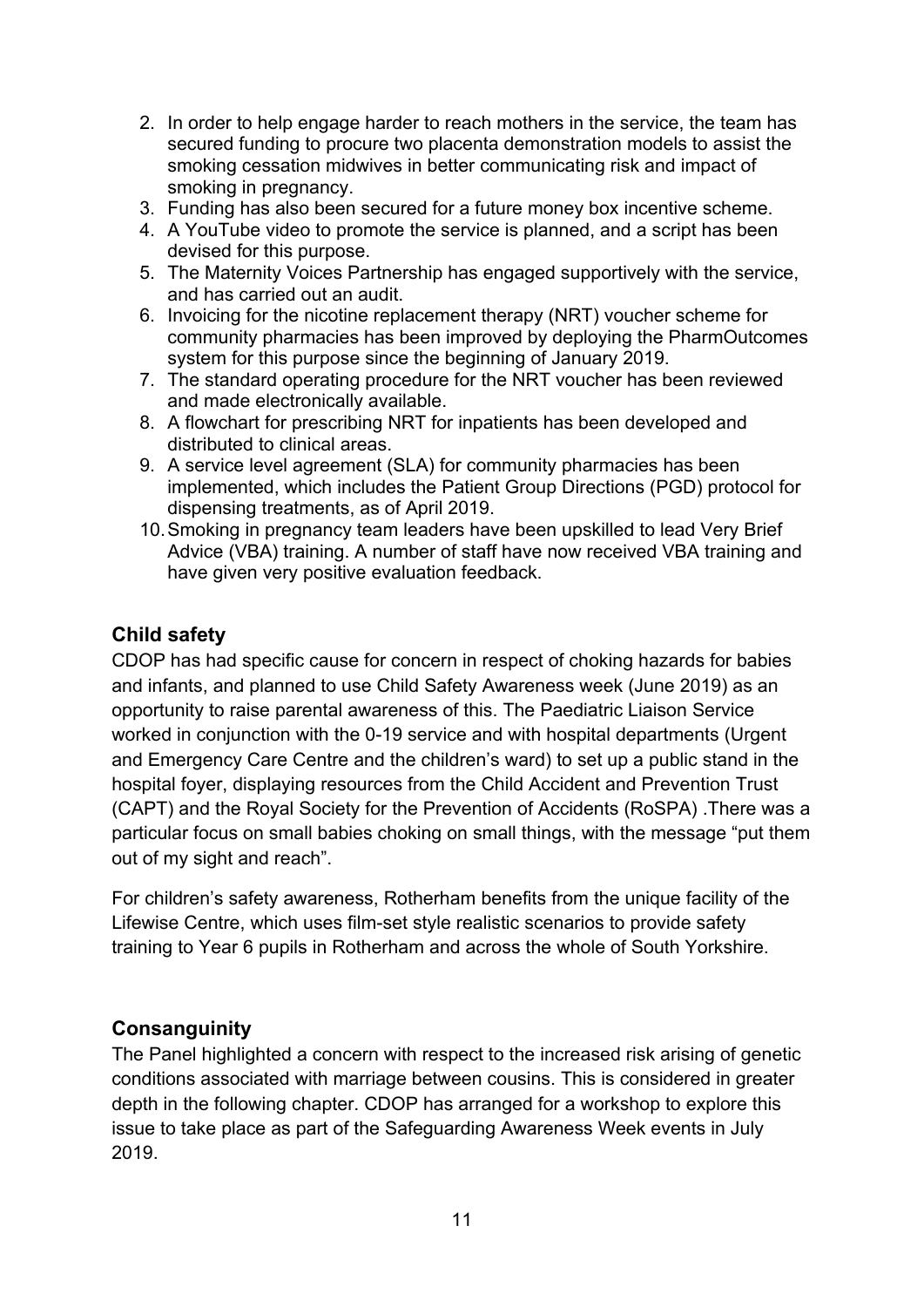# <span id="page-11-0"></span>**Consanguinity (or close relative marriage)**

Consanguinity refers to a relationship in which the couple share a close common ancestor - in general, where the couple are related as second cousins or closer. In fact, where consanguineous marriage is customary it is most often between first cousins, i.e. where the couple shares a set of grandparents. It is a matter of concern to CDOP because marrying a close relative increases the likelihood that partners will share a genetic mutation, and thereby increase the risk of giving birth to children with rare but life-threatening genetic diseases.

Consanguinity is a customary practice in many parts of the world – around 1 billion people live in countries where it is common, and at least 8.5% of children globally are estimated to have consanguineous parents. Within regions of the UK, the prevalence of consanguinity varies according to the prevalence of certain minority ethnic groups, including those originating from Pakistan, Bangladesh and the Middle East, as well as some groups with an Indian heritage and some Irish Travellers. Consanguinity in the UK is most prevalent amongst the British Pakistani community, where 55% of marriages are estimated to be consanguineous. Where such populations are very substantial, such as in Bradford, for example, the impact on rates of congenital anomalies is detectable – the Born in Bradford study found that consanguineous marriages accounted for nearly a third of abnormalities amongst 11,300 babies.

Rotherham's demographic profile means that the effect at a population level is likely to be much less evident than in Bradford, but at the level of each consanguineous couple, the risk for each of their children is likely to be the same. In fact, the level of risk is not dissimilar to that of babies born to older women, and our approach to the problem ought to follow a similar pattern – raising awareness of risks, and of testing available to enable an informed choice.



In effect, when both parents carry the same recessive gene, the risks for their offspring are always the same (irrespective of whether they are related): a 1 in 4 chance of being completely unaffected (receiving two normal copies of the gene) a 1 in 2 chance of being a healthy carrier (receiving one normal and one altered copy); a 1 in 4 chance of inheriting the genetic condition (receiving two altered copies of the gene).

In the general population, the chances of both parents being

12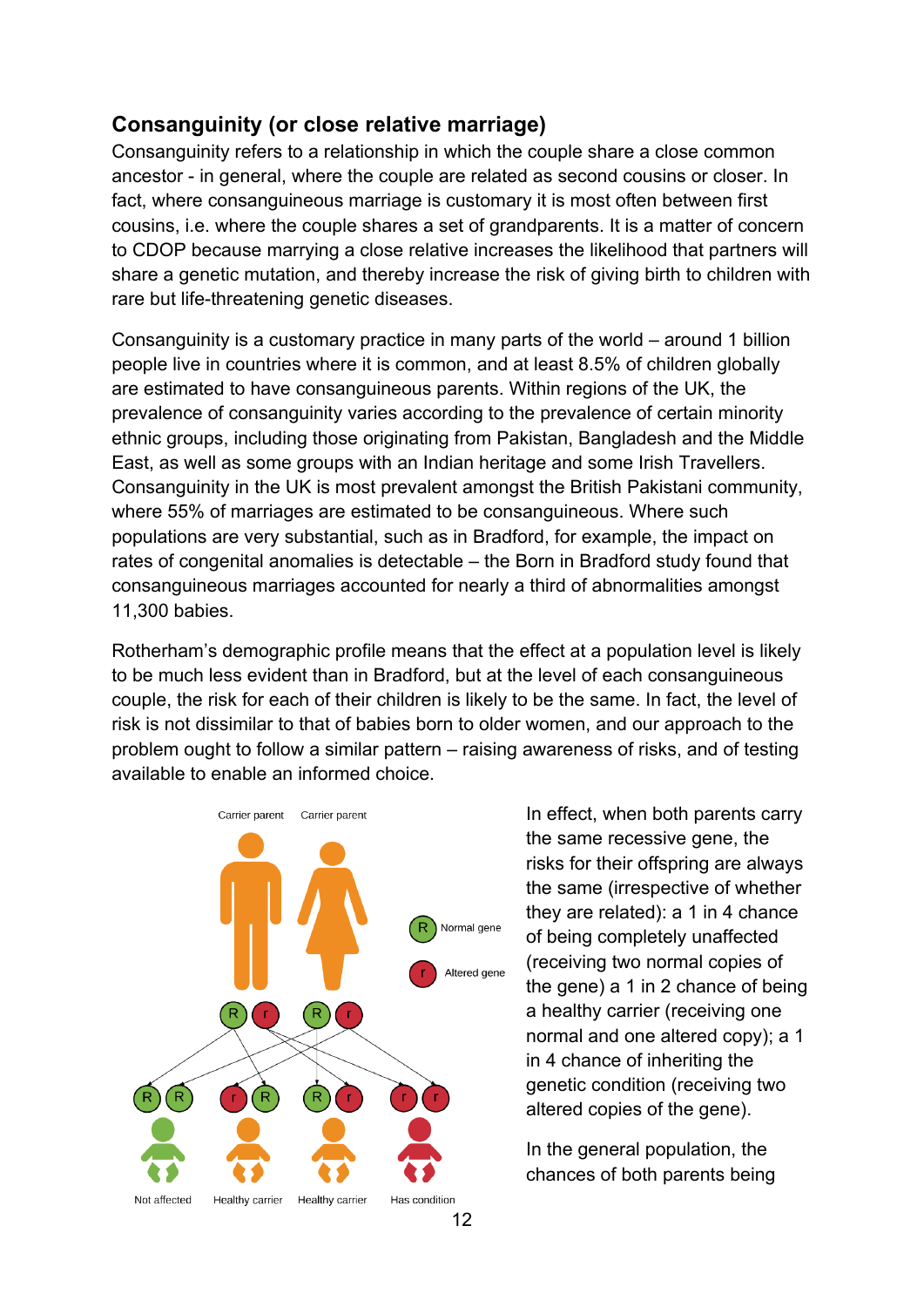carriers of a particular gene are low. The chances are greater where the parents are cousins, known within the extended family.

The risk of a birth defect occurring amongst the general population is about 3%, but this doubles to about 6% amongst consanguineous couples. However, it is important to note that the absolute risk remains low, and the vast majority of babies born to couples who are blood relatives are unaffected.

# <span id="page-12-0"></span>**Consanguinity in Rotherham**

Estimating the number of consanguineous couples living in Rotherham is not straightforward. In general, rates are higher among non-White groups, and highest amongst the Pakistani population. Rotherham's BME population is not particularly substantial for an urban area (about 8% of the overall population), but the largest group is the Pakistani community, which comprises about 3% of the Rotherham population. National modelled estimates (Bernadette Modell) produced for the old PCT areas, using 2010 population estimates, suggest there might be in the region of 200 new consanguineous couples per year in Rotherham. Such estimates are likely to have very wide margins of error, but may be broadly indicative. For comparison purposes, the same model suggests that the former Bradford and Airedale PCT would have around 1600 new consanguineous couples annually.

# <span id="page-12-1"></span>**Consanguinity and child deaths**

There are a great number of autosomal recessive conditions, and many will have a severe effect on the life of a child, including resulting in life-limiting physical or intellectual impairment, and some are effectively incompatible with life or may ultimately result in death in early or late childhood.

Rotherham's CDOP always attempts to record the consanguinity status of parents for each child death it reviews. From the records of 193 cases considered by the panel, consanguinity is recorded on ten occasions.

The fact that consanguinity is present is not itself evidence that it was a material factor in the child death – five of the ten cases where consanguinity is definitely recorded also have chromosomal, genetic and congenital anomalies as the category of cause of death, which would be consistent with a recessive condition as the primary cause. However, only one of these cases has been identified by the panel as having a modifiable cause of death, one other death is also recorded as modifiable, but in this case the cause of death was malignancy, which seems unlikely to be related to consanguinity.

The number of child deaths coming to panel that might be related to a recessive condition associated with consanguineous parents seems encouragingly low. A maximum of 10 out of 193 cases is just over 5%, whereas the modelled data referred to above (Bernadette Modell) predicts an increase in under-5 mortality in Rotherham of close to 18%.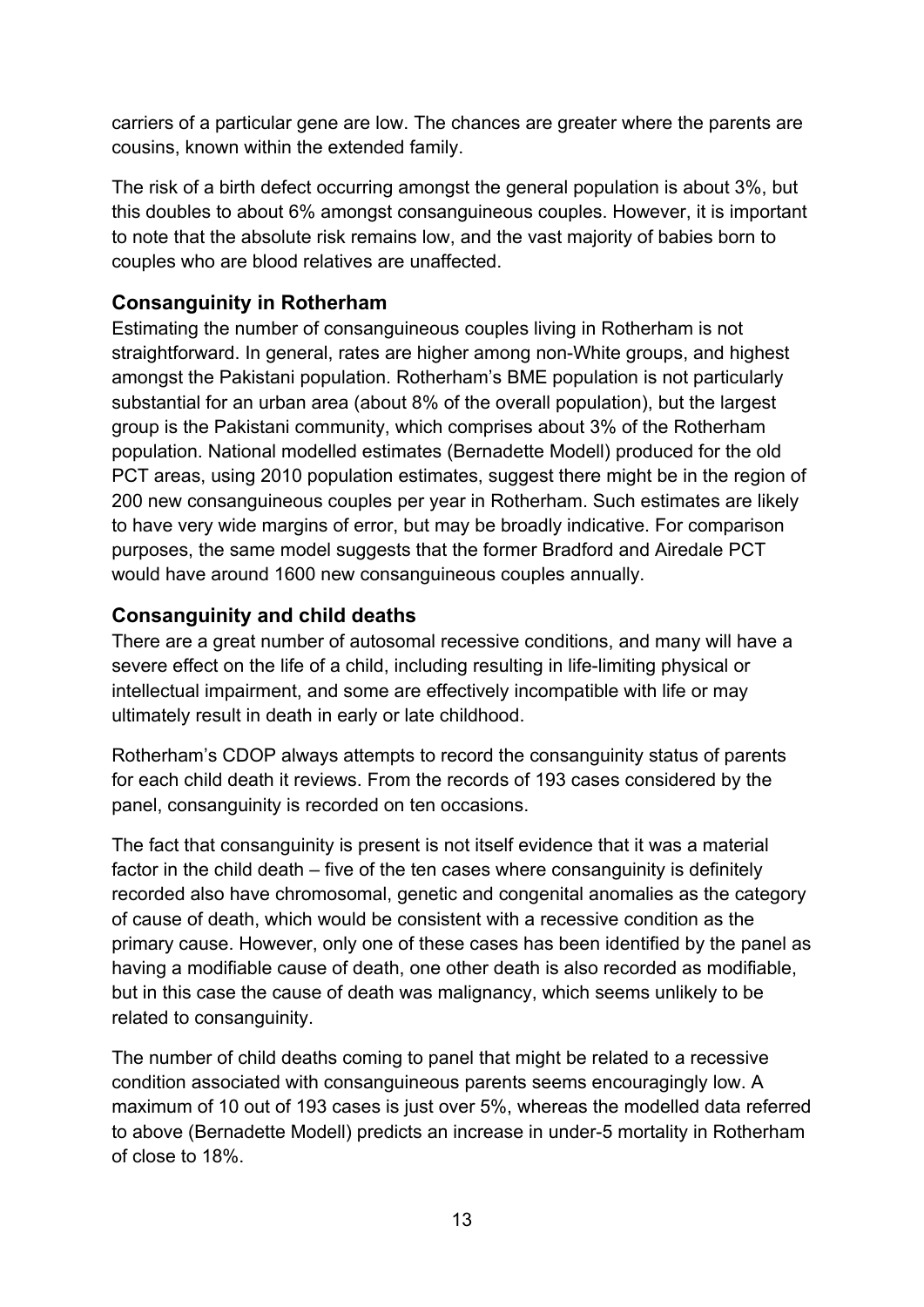# <span id="page-13-0"></span>**Addressing the issue – a family-centred approach**

The World Health Organisation has acknowledged that attempts to discourage the practice of consanguineous marriage at the population level are "undesirable and inappropriate", and has instead advocated a family-centred approach, based on identifying those families at risk and enabling properly informed choice, backed up by supportive services.

For CDOP the extent to which a death can be seen as modifiable is therefore likely to relate to the perceived level of informed choice that is at the disposal of the local population. Informed choice is likely to include a good understanding of genetic risk associated with close relative marriage, information within extended families and kinship groups relating to risk of specific conditions within that family group, provision of informed and supportive information from healthcare workers, and access to genetic testing (including carrier testing and prenatal testing) and advice from specialist genetics services.

## <span id="page-13-1"></span>**Recommendations for further action**

Rotherham CDOP has contacted Sarah Salway, Professor of Public Health at the University of Sheffield. Sarah has undertaken research and service development relating to consanguinity at both local and national levels over the past 8 years, and currently co-chairs the national steering group on Close Relative Marriage and Genetic Risk (with Naz Khan, Manchester Genomics Centre).

As the next step for this work, Professor Sarah Salway has agreed to facilitate a workshop in Rotherham on close relative marriage and genetic risk as part of Rotherham's Safeguarding Awareness Week (July 2019). She will be joined for this purpose by Saima Ahmed, who works as a community outreach worker for this topic providing genetic literacy input to neighbourhoods in Sheffield, and also Julia Thompson, from Sheffield City Council's Children and Young People's Public Health Team.

Sarah Salway is keen to develop some standards for sustainable approaches locally that avoid some of the short-lived interventions of the past, and help to engender a culture of informed choice. In addition, she has shared some resources with Rotherham, developed by Sheffield, which Rotherham CDOP may wish to adapt for use in Rotherham. They include public information leaflets and a YouTube video and associated guide developed for training purposes.

Evaluation feedback from the workshop will be discussed at a future meeting of CDOP, along with the potential use of these resources, and opportunities for taking the work forward within Rotherham, and potentially at a South Yorkshire level, by means of a themed sub-regional panel discussion, for example.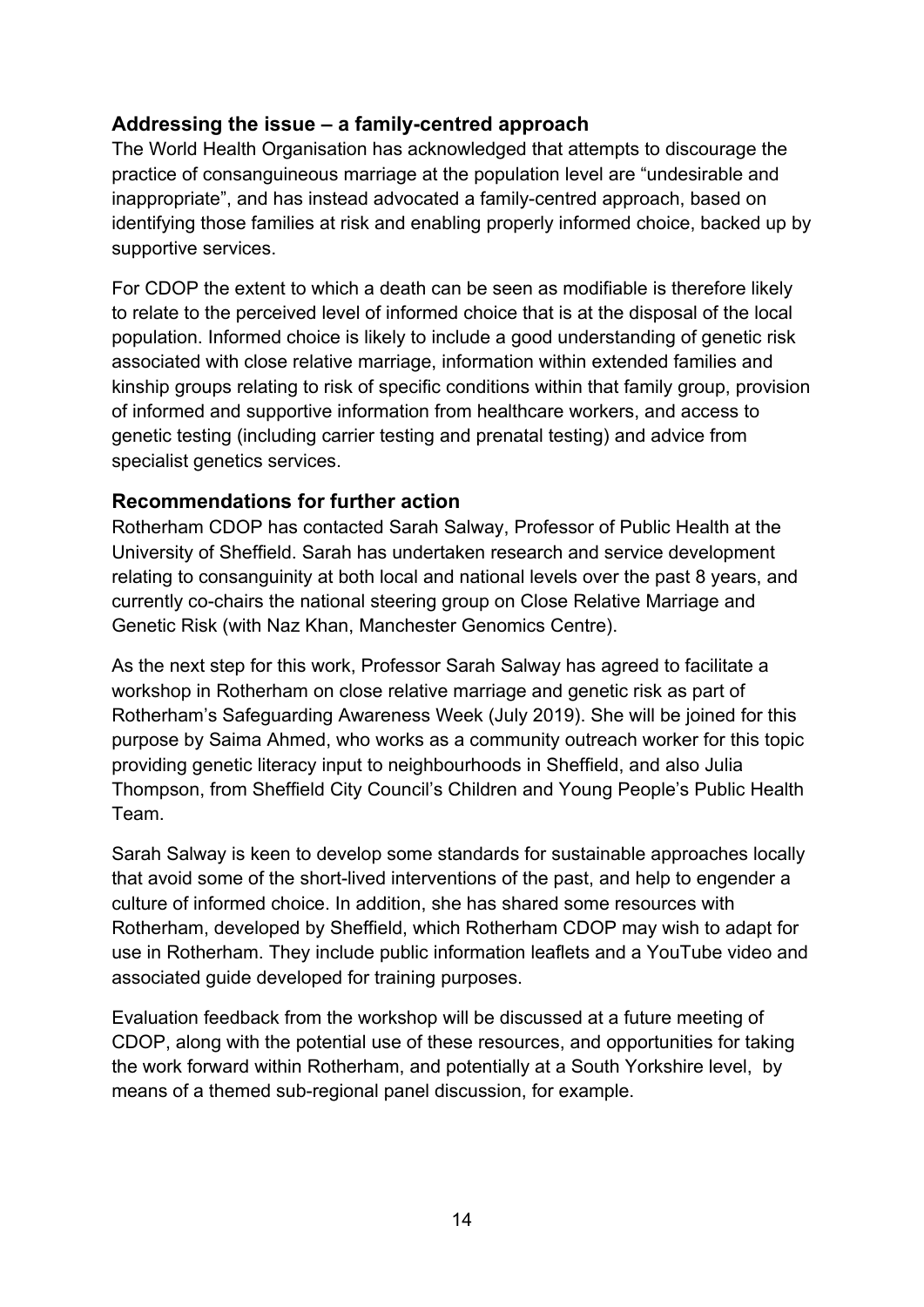# <span id="page-14-0"></span>**Child death data analysis.**

# <span id="page-14-1"></span>**Number of deaths**

The number of child deaths in Rotherham in 2018-19 was 22, which is similar to the average number of deaths in each panel year (April – March) since its inception in 2008, during which period there have been 231 deaths at an average of 21 per year. Whilst the number of deaths in an individual year has been as high as 28 in 2012-13 and as low as 14 in 2016-17, in general the annual variation seems to be explained by random variation, and there is no discernible trend in numbers of deaths.



A large proportion of child deaths occur in the neonatal period (the first 28 days of life). Of the 231 child deaths in Rotherham since CDOP began in 2008, 105 have been aged 28 days or less at death, of which 72 were perinatal deaths (i.e. they died in the first week of life). 52 non-neonatal deaths were within the first year of life; 18 were aged between 1 and 5 years; 56 were aged 5 and over.

A large proportion of child deaths occurred to children with postcodes within the most deprived lower super output areas (LSOAs). 44% of 223 matched postcodes were within the most deprived quintile of LSOAs in England. Just under a third of the general Rotherham population live within such deprived locations, so 44% of child deaths looks like a large proportion, suggesting that living in high levels of deprivation in Rotherham confers a greater risk of infant mortality. This is an example of health inequality that has been observed more generally across the UK (Weightman, Morgan, Shepherd, Kitcher, Roberts, & Dunstan, 2012)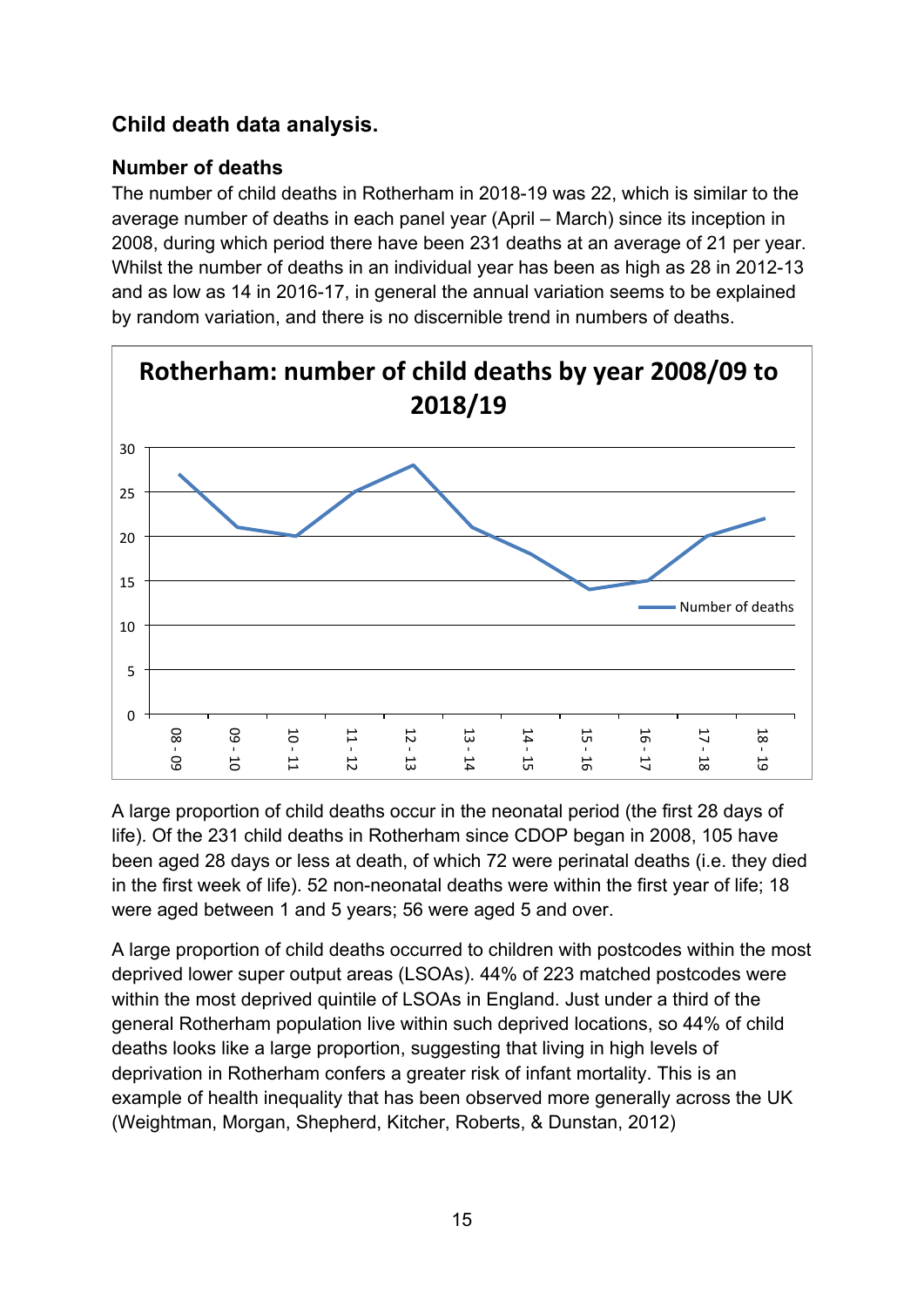## <span id="page-15-0"></span>**Deaths reviewed by the Panel**

#### **Child Death Reviews 2018-19**

During 2018-19 CDOP met on two occasions, with a total of 10 deaths being reviewed to completion (other cases came to panel, but with actions or information still outstanding at the end of the year).

CDOP would normally expect to meet more frequently than this, but sets the number of meetings to match the number of cases in the pipeline that are ready to come to panel (i.e. there is sufficient information for a well-informed review and there are no essential outstanding items).

#### **Reviews since 2008**

Over the life of the panel, on average about 18 cases are reviewed per year. Since 2008, the Panel has reviewed a total of 194 cases, with each case taking an average of just over 12 months to come to panel. This should be considered alongside the new guidance for child death reviews, which, whilst not stipulating a required review timeframe, does envisage the majority of cases being reviewed by CDOP within six weeks of receiving the report from the child death review meeting, which itself should ideally happen within three months of a child death occurring.

## <span id="page-15-1"></span>**Modifiability**

Of the ten cases reviewed during the year 2018-19, two were regarded by the panel as being modifiable - i.e. there were factors that may have contributed to the death or increased the risk of death, which could potentially have been altered in a way that might have reduced the risk or even led to a different outcome.

It is rarely straightforward for the panel to make a decision about modifiability, and there is some variability evident over the years in the propensity to view a death as modifiable. Over the life of the panel, out of 194 cases reviewed, 35 were regarded as modifiable deaths by the panel. The proportions for each year are shown below.

| Year               | <b>Number of cases</b><br>reviewed | Number regarded<br>as modifiable | <b>Porportion</b><br>modifiable |
|--------------------|------------------------------------|----------------------------------|---------------------------------|
| $08 - 09$          | 12                                 | 4                                | 33%                             |
| $09 - 10$          | 21                                 | 3                                | 14%                             |
| $10 - 11$          | 21                                 | 7                                | 33%                             |
| $11 - 12$          | 18                                 | 2                                | 11%                             |
| $12 - 13$          | 22                                 | 4                                | 18%                             |
| $13 - 14$          | 19                                 | $\mathbf{1}$                     | 5%                              |
| $14 - 15$          | 29                                 | $\overline{\phantom{a}}$         | 7%                              |
| $15 - 16$          | 7                                  | 1                                | 14%                             |
| $16 - 17$          | 24                                 | 8                                | 33%                             |
| $17 - 18$          | 11                                 | 1                                | 9%                              |
| $18 - 19$          | 10                                 | 2                                | 20%                             |
| <b>Grand Total</b> | 194                                | 35                               | 18%                             |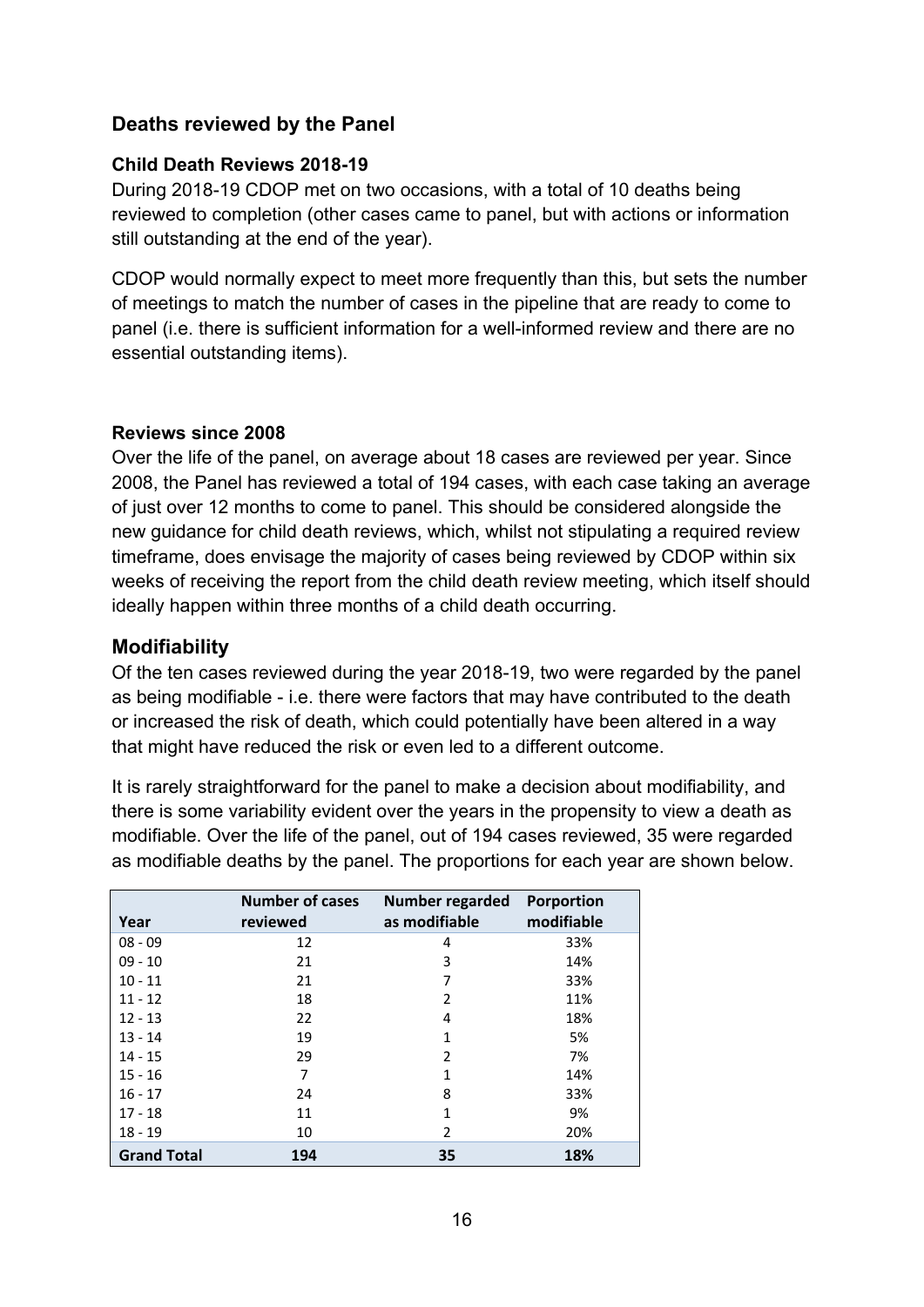# <span id="page-16-0"></span>**Category of death**

The panel assigns a category to each death that it thinks most usefully summarises the main cause. There are ten such categories, with "chromosomal, genetic and congenital anomalies" and "perinatal/neonatal event" being the most frequently chosen. The categories are shown below, along with the proportions assigned by the panel over its eleven years of reviewing cases:



#### <span id="page-16-1"></span>**Other summary tables**

Tables below summarise all cases reviewed since 2008 by age range, expected vs unexpected death, ethnicity and gender.

| Age range          | <b>Expected</b> | <b>Unexpected</b> | <b>Total</b> |
|--------------------|-----------------|-------------------|--------------|
| <28 days           | 76              | 10                | 86           |
| 28-364 days        | 23              | 22                | 45           |
| $1-4$ yrs          | 5               | 8                 | 12           |
| $5-9$ yrs          | 8               | $<$ 5             | 12           |
| 10-14 yrs          | 11              | 5                 | 16           |
| 15-17 yrs          | $<$ 5           | 19                | 23           |
| <b>Grand total</b> | 126             | 68                | 194          |

| <b>Ethnic group</b>                         | Female | Male   | Total |
|---------------------------------------------|--------|--------|-------|
| <b>Asian/Asian British</b>                  | 13     | 7      | 20    |
| Black / African / Caribbean / Black British | $<$ 5  | $\leq$ | 5     |
| Mixed / Multiple ethnic groups              | $\leq$ | $\leq$ | 6     |
| <b>Other or Not known</b>                   | 8      | 13     | 21    |
| <b>White British</b>                        | 54     | 83     | 137   |
| <b>White Other</b>                          | $\leq$ | $\leq$ | 8     |
| <b>Grand total</b>                          | 83     | 111    | 194   |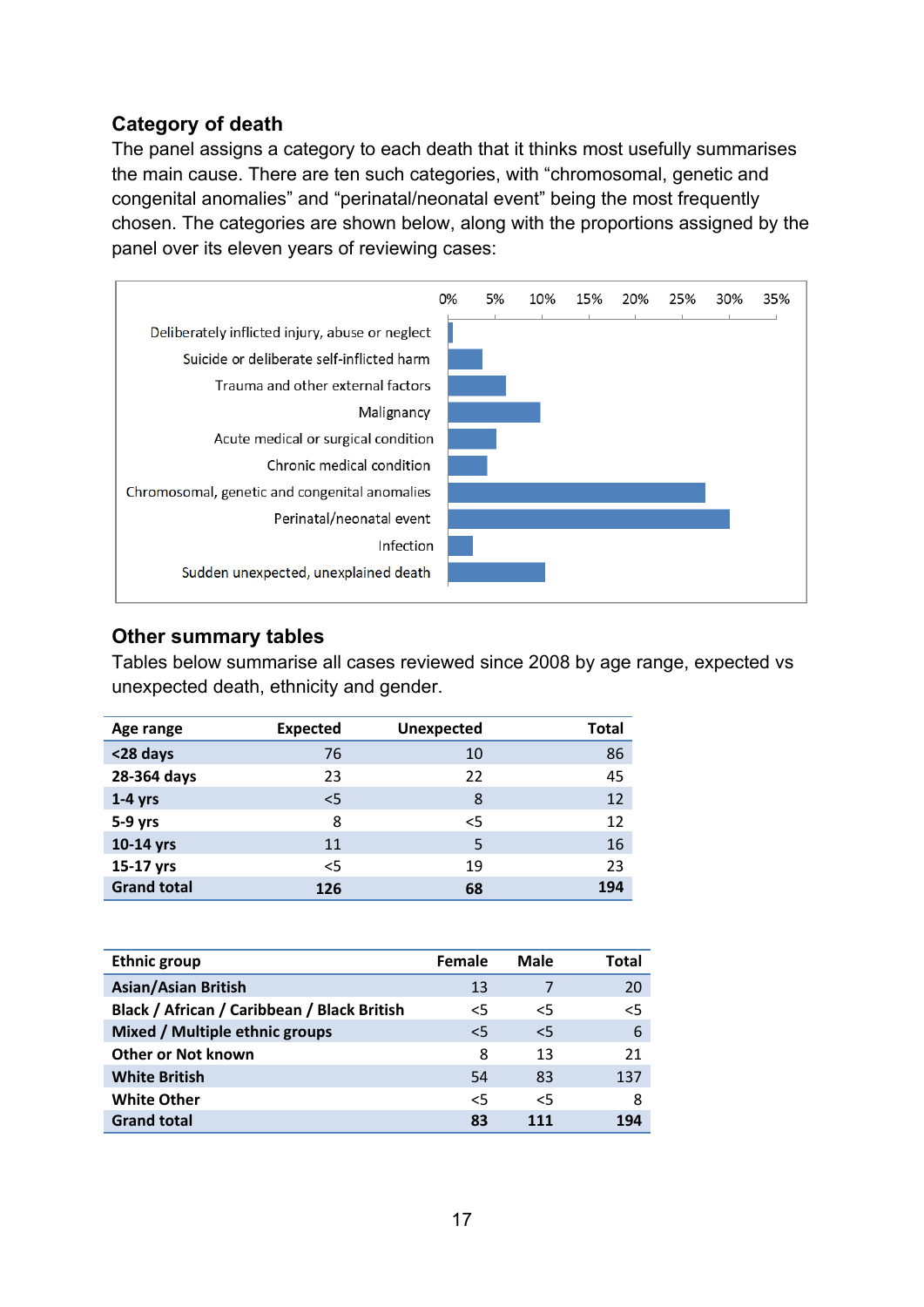# <span id="page-17-0"></span>**Changes to national guidance for Child Death Reviews**

# <span id="page-17-1"></span>**Background to child death reviews**

The Children Act 2004 introduced a requirement for local authorities in England to review the death of every child residing in their area, to determine whether there were any modifiable factors that could lead to system improvements. Local Child Death Review partners were established to take ownership of the process, who in turn established local Child Death Overview Panels (CDOPs) that were charged with the role of investigating the circumstances and contexts for the death of every child in their region. From 1 April 2008 child death review (CDR) processes were made mandatory for Local Safeguarding Children Boards in England for all child deaths up to the age of 18 years.

As arrangements were agreed locally, the child death review processes have been variable across England. For example, there has been no minimum caseload requirement; large variation in governance arrangements; limited standardisation of administration and data collection; and varying levels of engagement outside the medical sphere with wider stakeholders to achieve a breadth of learning through the reviews.

## <span id="page-17-2"></span>**Recent Changes**

In 2016 Sir Alan Wood was appointed to undertake a fundamental review of Local Children Safeguarding Boards (LSCBs) including Serious Case Reviews (SCRs) and Child Death Overview Panels (CDOPs). Subsequently, the legal framework covering these areas has been amended by The Children and Social Work Act (2017), implementing his recommendations. Key recommendations of the review included the replacement of existing statutory arrangements for LSCBs with a new framework for multi-agency arrangements for child protection, and the discontinuation of SCRs in favour of new national and local arrangements.

With respect to CDOPs, Sir Alan was asked to identify what makes an effective Child Death Overview Panel and explore which body is best placed to review child deaths to ensure that CDOPs are managed and held to account effectively. His recommendations included moving the national sponsor from CDOPs from the Department for Education to the Department of Health, and considering how best to organise CDOPs regionally and sub-regionally to promote learning and dissemination.

Following the Children and Social Work Act (2017), new statutory guidance was published in 2018 - Working together to [safeguard](https://www.gov.uk/government/publications/working-together-to-safeguard-children--2) children 2018 (replacing the 2015 guidance) – along with more specific further statutory and operational guidance for Child Death [Reviews](https://assets.publishing.service.gov.uk/government/uploads/system/uploads/attachment_data/file/777955/Child_death_review_statutory_and_operational_guidance_England.pdf).

Some of the key changes to the child death review processes arising from this new guidance are set out below: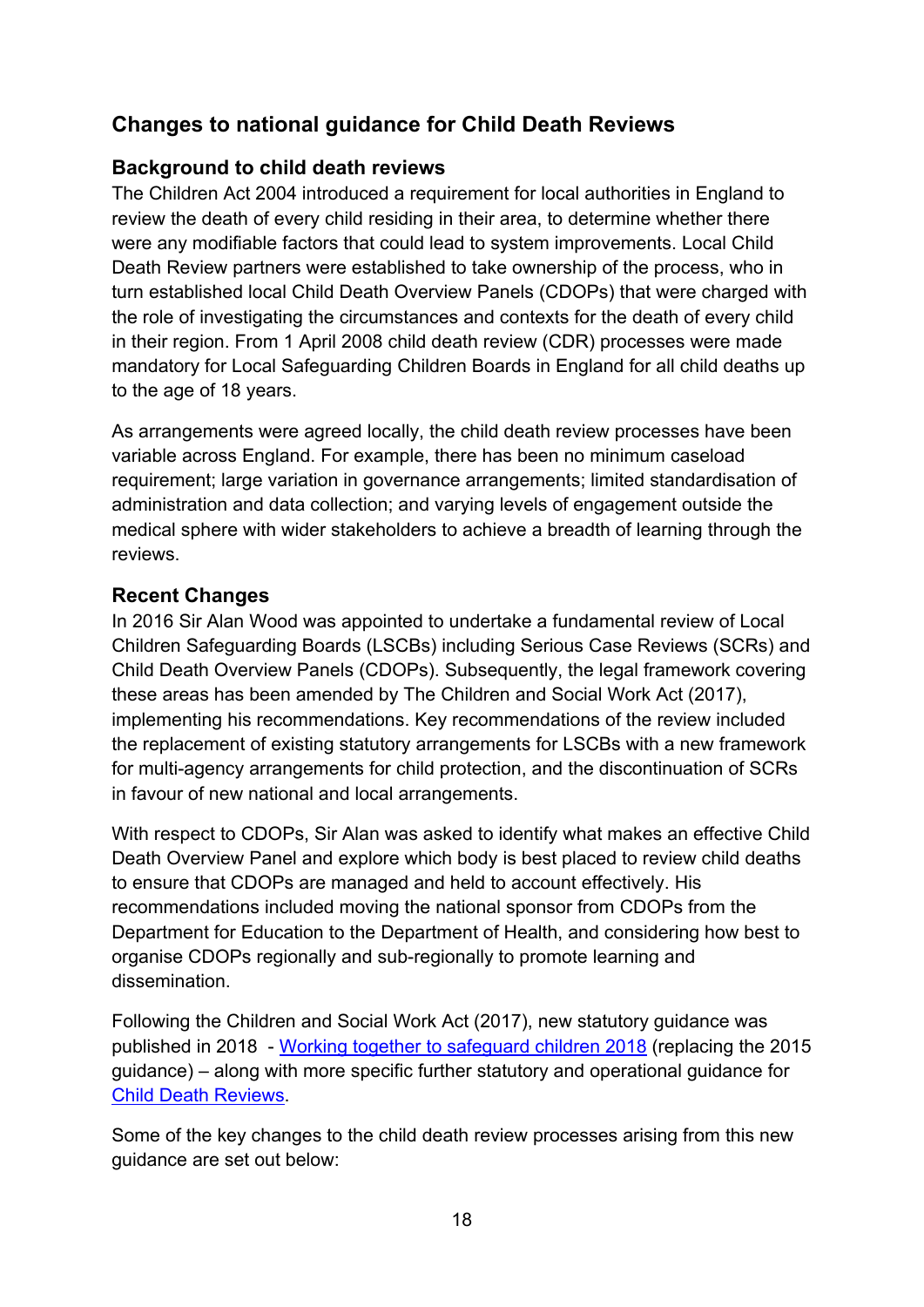#### **1. Governance**

Change in responsibility for the child death review process from Local Safeguarding Children Boards to local CDR partners, which are the local authorities and clinical commissioning groups (CCGs) within the relevant geographical footprint. *From Rotherham's point of view, however, governance is likely still to fall within the remit of the new child safeguarding arrangements.*

### **2. Minimum footprint**

Possible need for merger of existing Child Death Overview Panels, given that CDR partners should represent a geographical footprint that will enable the review a minimum of 60 deaths each year. *Whilst Rotherham's CDOP only reviews around 20-30 child deaths each year, the footprint will remain unchanged, as it mirrors the local patient flows and agency responsibilities that best enable data collection and review. In order for thematic learning to take place across a larger footprint, a sub-regional thematic panel will meet on a less frequent basis to consider review findings from the four South Yorkshire CDOPs.*

## **3. Joint Agency Response**

Requirement to perform a Joint Agency Response – Resource will need to be identified to coordinate a new multi-agency response (on-call health professional, police investigator, duty social worker), if a child's death: is or could be due to external causes; is sudden and there is no immediately apparent cause (including SUDI/C); occurs in custody, or where the child was detained under the Mental Health Act; where the initial circumstances raise any suspicions that the death may not have been natural; or in the case of a stillbirth where no healthcare professional was in attendance.

#### **4. Child Death Review Meetings**

Establishment of local multi-agency Child Death Review Meetings (CDRM). A resource will need to be identified to co-ordinate new local multi-agency meetings, and relevant professionals may need additional time in order to attend or feed into CDRMs.

#### **5. Role and responsibilities**

A number of new or enhances roles in the CDR process are identified, including:

a. Establishment of a '**key worker**' role to act as a single point of contact with the bereaved family for the duration of the death review process. Some additional resource is likely to be needed to be identified to fulfil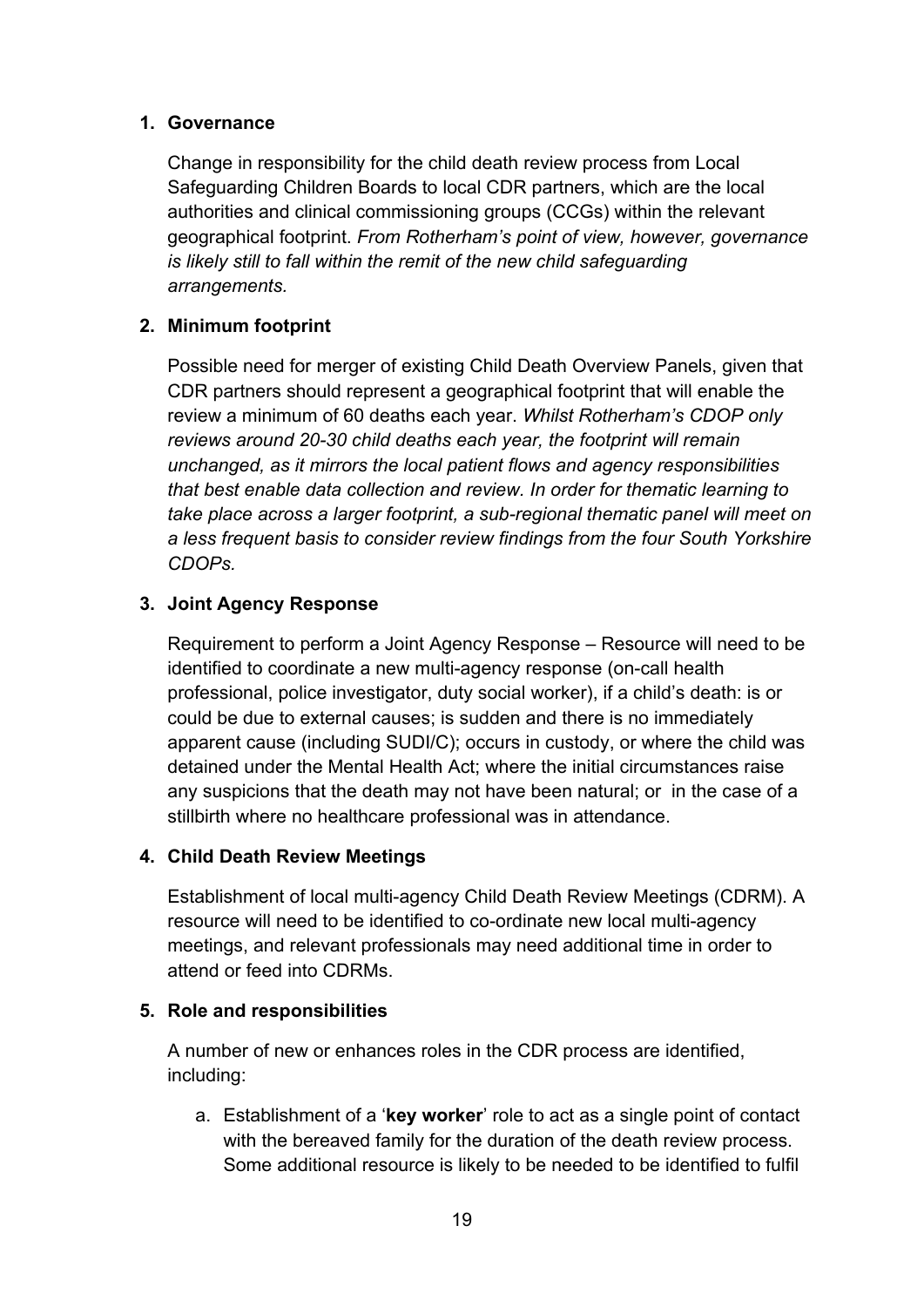this function – it may need to be included in relevant job plans. In addition to the key worker, an appropriate 'medical lead' (i.e. consultant neonatologist or paediatrician) should also be identified after every child's death to support the family, and to liaise with the key worker.

- b. In the case that a Joint Agency Response is needed, a **lead health professional** should be assigned, in order to co-ordinate health responses and liaise with police and other agencies. The lead health professional will be also be responsible for organising and chairing the CDRM.
- c. Child Death Review partners should appoint a **Designated doctor for child deaths** to be responsible for the child death review process, to work closely in an advisory and co-ordinating capacity with the CDOP Administrator and the Chair of CDOP, and to work with the Chair in preparing an annual report of CDOP acitivities.

## **6. Child Death Overview Panels**

- a. CDOP panels are expected to include representation from: public health; the Designated doctor for child deaths (and a hospital clinician if the Designated doctor is a community doctor or vice versa); social services; police; safeguarding; primary care; nursing and/or midwifery; lay representation; other professionals on the merits of the cases being considered.
- b. The Chair should be independent of the key providers.
- c. Panel members should not lead discussions if they are the named professional with responsibility for the care of the child.
- d. Panels should aim to review all children's deaths within six weeks of receiving the report from the CDRM or the result of the coroner's inquest (except where a themed panel is planned).
- e. They may (for pragmatic reasons) choose to review the death of a child who died in their area, but who is not normally resident there.
- f. May choose to review some cases within a themed panel discussion. *In Rotherham, it is likely that such themed panels would take place at the South Yorkshire level.*
- g. Reporting CDOP should continue to prepare an annual report for CDR partners. The guidance also refers to the requirement for CDR partners to publish a report "at such intervals as they consider appropriate", to cover what they have done through CDOP arrangements and how effective this has been.
- h. They should submit data on each child death to the National Child Mortality Database (NCMD) from 1st April 2019 - CDRMs will need to ensure data is captured systematically in order to enable efficient and consistent flow of data to NCMD.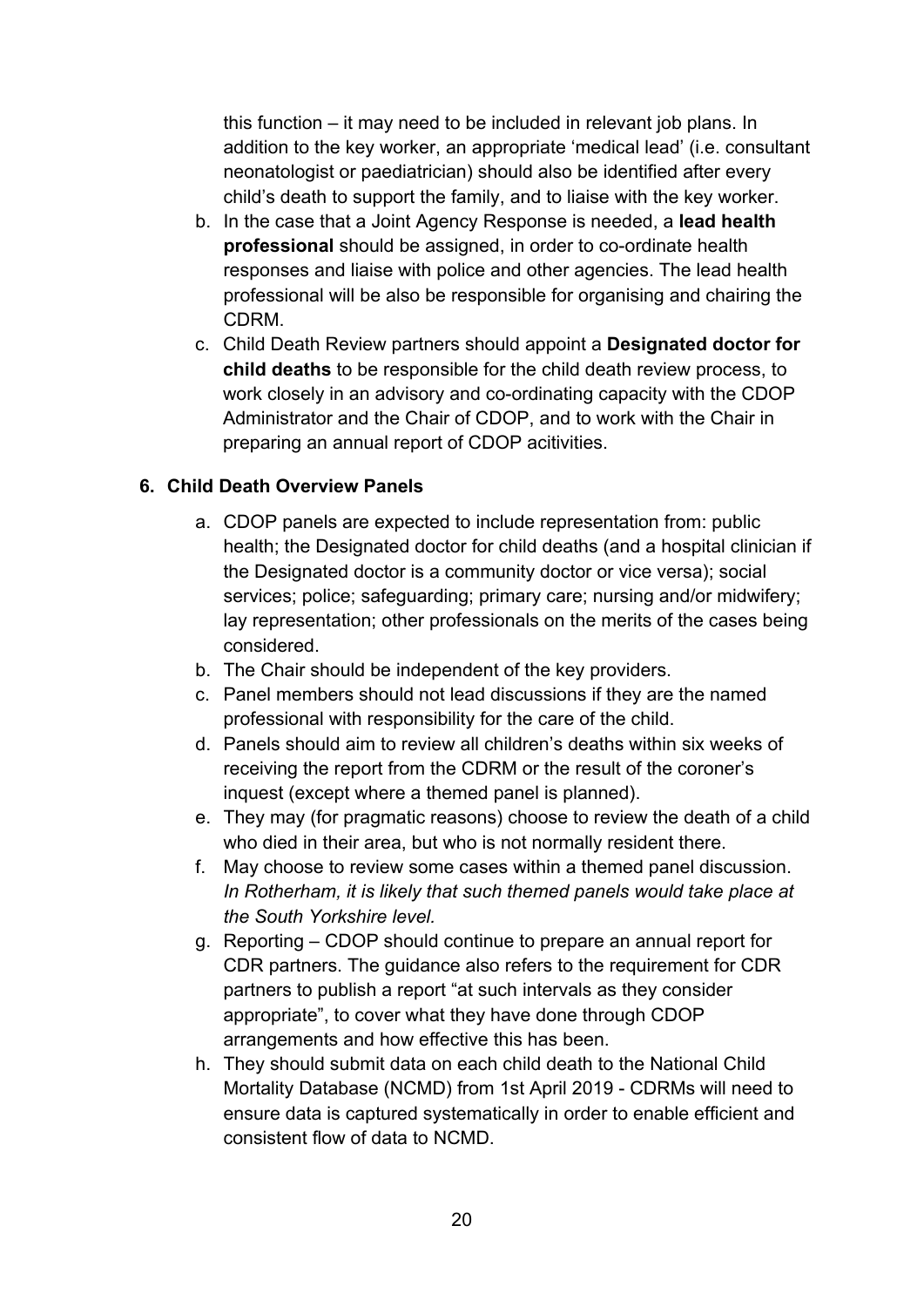## <span id="page-20-0"></span>**Timeline for implementation of changes**

The key dates for the new requirements are:

**1st April 2019** – The National Child Mortality Database goes live. Department of Health & Social Care transitional arrangements outline that from 1st April 2019, all new child deaths and any open cases (those not yet reviewed by a child death overview panel) of children who died before that date should be added to the NCMD. The data collection requirements to support the review of each child's death also change on this date.

**29th June 2019** – All Child Death Review Partners in England must publish their plans to meet the new requirements and send these plans to NHS England at England.cypalignment@nhs.net.

**29th September 2019** – All Child Death Review Partners in England must complete the transition to the new arrangements. After this date they must be compliant with the new statutory requirements.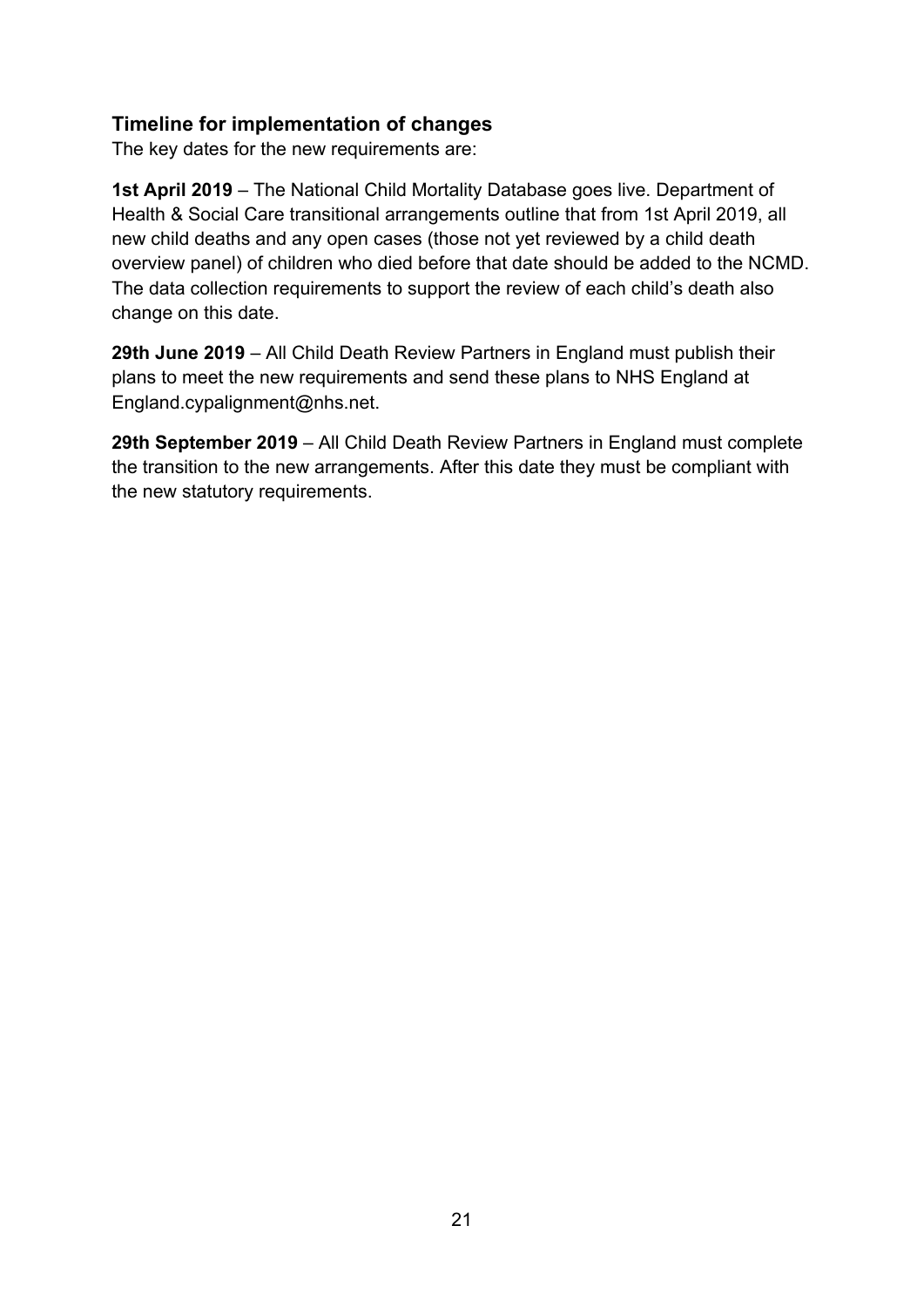# <span id="page-21-0"></span>**Looking ahead**

Preparations for the implementation of new guidance have been a key concern of the panel in the past year, and will continue to be so in the coming year, as the proposed local implementation of the national guidance on child death reviews is due to commence in September 2019.

With this in mind, the Rotherham panel will continue to operate locally, but cognisant of the proposed two-tier approach across South Yorkshire, it will keep its current terms of reference under review (see appendix), whilst continuing to work to develop the purpose and role of the South Yorkshire group (initial terms of reference appended).

Rotherham CDOP does not currently have lay representation within its core membership. A lay member is a recommendation within the new guidance – this will be explored during the coming year.

Rotherham will continue to build on the excellent progress made so far with embedding safe sleep assessment and advice within community midwifery and the integrated public health nursing service, and to extend awareness and skills through other frontline professions through training programmes and the further recruitment and deployment of safe sleep champions.

As special interest topics arise, whether in response to local, regional or national concerns, CDOP will seek to engage positively as far as the resources at its disposal make this possible. It has achieved this this year with respect to the issue of consanguinity, and there is further work to do on this, arising from the workshop organised for Safeguarding Awareness Week, including strengthening the local connections with the regional genetics service, and also seeking to take this issue forward at the South Yorkshire level, and to maintain our connection to the national work on this topic being driven by Sheffield University.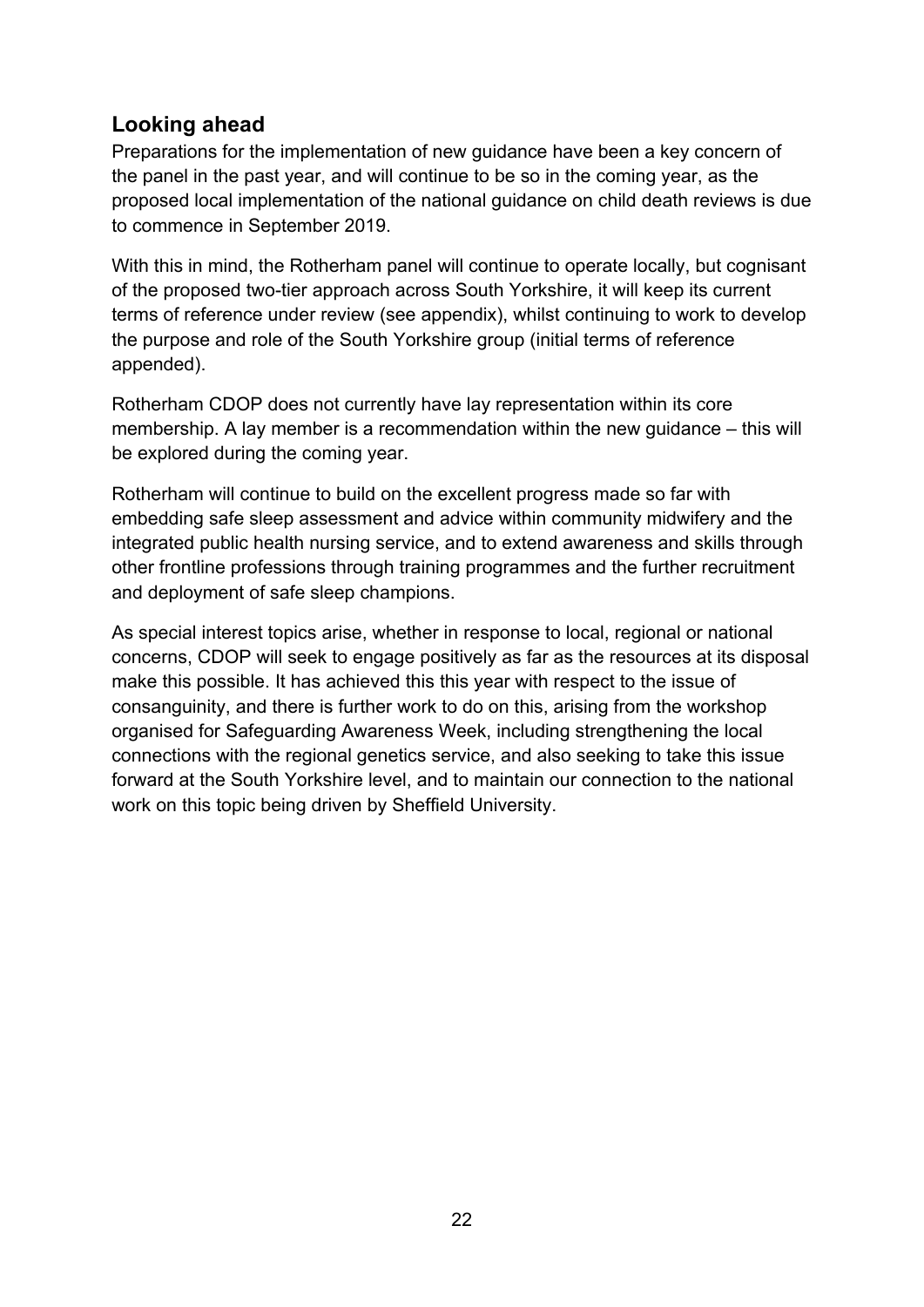<span id="page-22-0"></span>**Appendix 1 – Rotherham CDOP current terms of reference**



# **Rotherham**

**Child Death Overview Panel**

## **TERMS OF REFERENCE**

#### **(under review pending implementation of the new Child Death Review Arrangements from September 2019)**

#### **1. Purpose**

1.1 This paper sets out terms of reference for the Rotherham Local Safeguarding Children Board, Child Death Overview Panel. It replaces previous documents titled Terms of Reference.

#### **2. Responsibilities**

- 2.1 Core responsibilities of the Child Death Overview Panel are:
	- 2.1.1 Review the information available on all child deaths of children up to 18 years to determine whether the death was preventable.
	- 2.1.2 Implement, in consultation with the coroner local procedures and protocols that are in line with Working Together on enquiring into unexpected deaths, and evaluating these as part of the information set held on all deaths in childhood.
	- 2.1.3 Collect and collate an agreed minimum dataset on each child who has died, seeking relevant information from professionals.
	- 2.1.4 Hold meetings at regular intervals to review and evaluate the routinely collected data on the deaths of all children, and thereby identifying lessons to be learnt or issues or concerns, with a particular focus on interagency working to safeguard and promote the welfare of children.
	- 2.1.5 Monitor the appropriateness of the response of professionals to an unexpected death of a child, reviewing the reports produced by the rapid response team in each unexpected death of a child.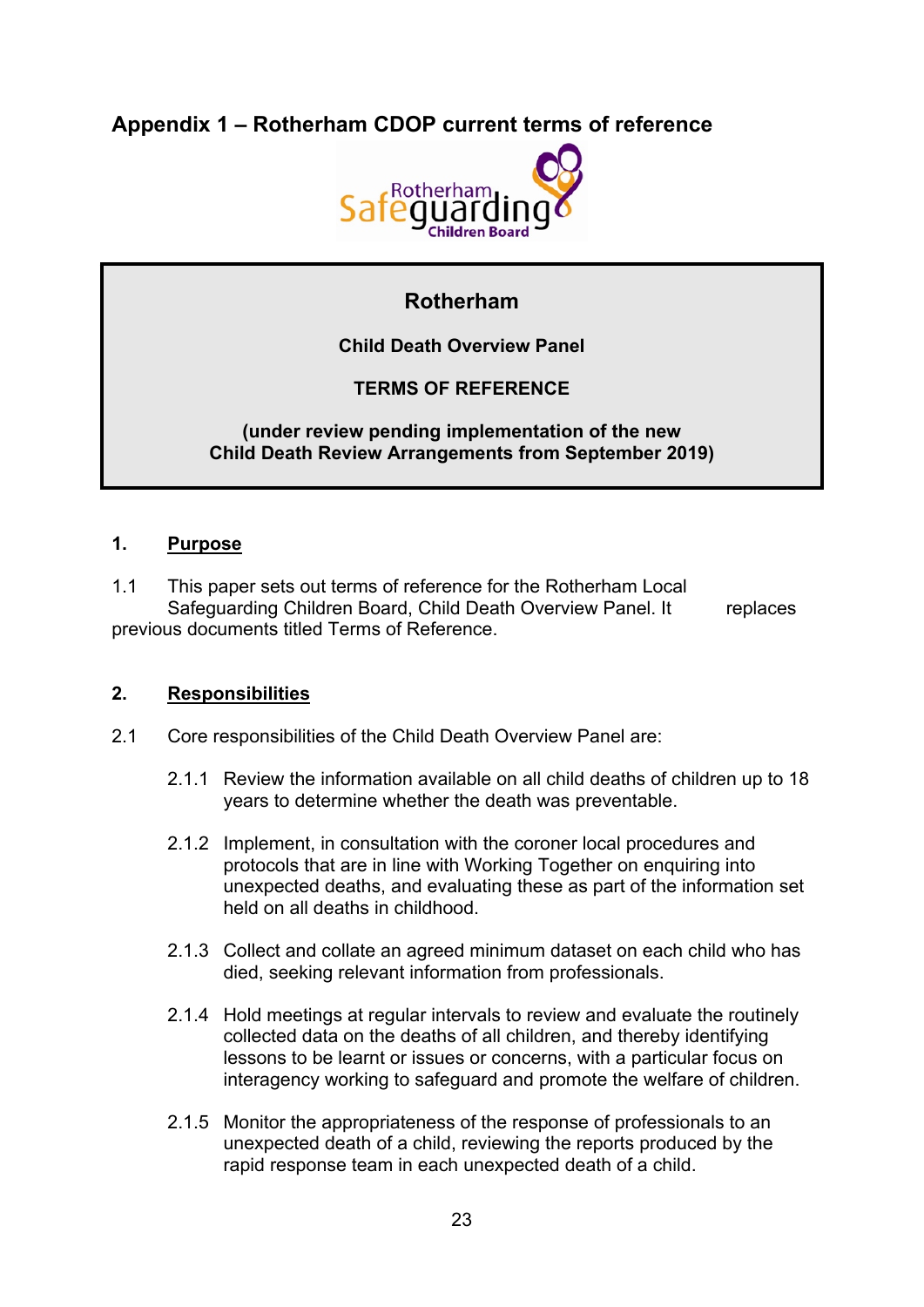- 2.1.6 Refer to the chair of RLSCB any deaths where, on evaluation the available information, the Panel considers there may be grounds to undertake further enquiries, investigations or a Serious Case Review.
- 2.1.7 Monitor the support and assessment services offered to families of children who have died.
- 2.1.8 Monitoring and advising the RLSCB on the resources and training required locally to ensure an effective interagency response to child deaths.
- 2.1.9 Organise and monitor the collection of data for the nationally agreed minimum data set.
- 2.2 The Child Death Overview Panel roles:
	- 2.2.1 The Chair and Vice Chair will ensure that membership comprises of representatives from all statutory and voluntary agencies involved in working directly or indirectly with children. Attendance will be monitored and reported upon regularly.
	- 2.2.2 Chair and Vice Chair to be agreed by RLSCB on a 2 year agreement.
	- 2.2.3 The Panel will maintain a current work plan and provide information as requested to Rotherham Local Safeguarding Children Board Annual Report and Business Plan.
	- 2.2.4 The Chair and Vice Chair will ensure that membership comprises of representatives from all statutory and voluntary agencies involved in working directly or indirectly with children. Attendance will be monitored and reported upon regularly.
	- 2.2.5 The Panel will produce an annual report, relevant aspects of which will be included in the RLSCB Annual Report, describing the activities and outcomes of the Child Death Overview Panel.
	- 2.2.6 Terms of Reference to be agreed with Rotherham Local Safeguarding Children Board on an annual basis.
	- 2.2.7 Establish where necessary task and finish groups that will report back to the Panel. It is the responsibility of the Panel to monitor and support task and finish groups.

#### **3. Membership**

3.1 The Panel will have a partner member of RLSCB as Chair. The Chairing arrangements will be agreed by RLSCB. A Vice Chair, who will be a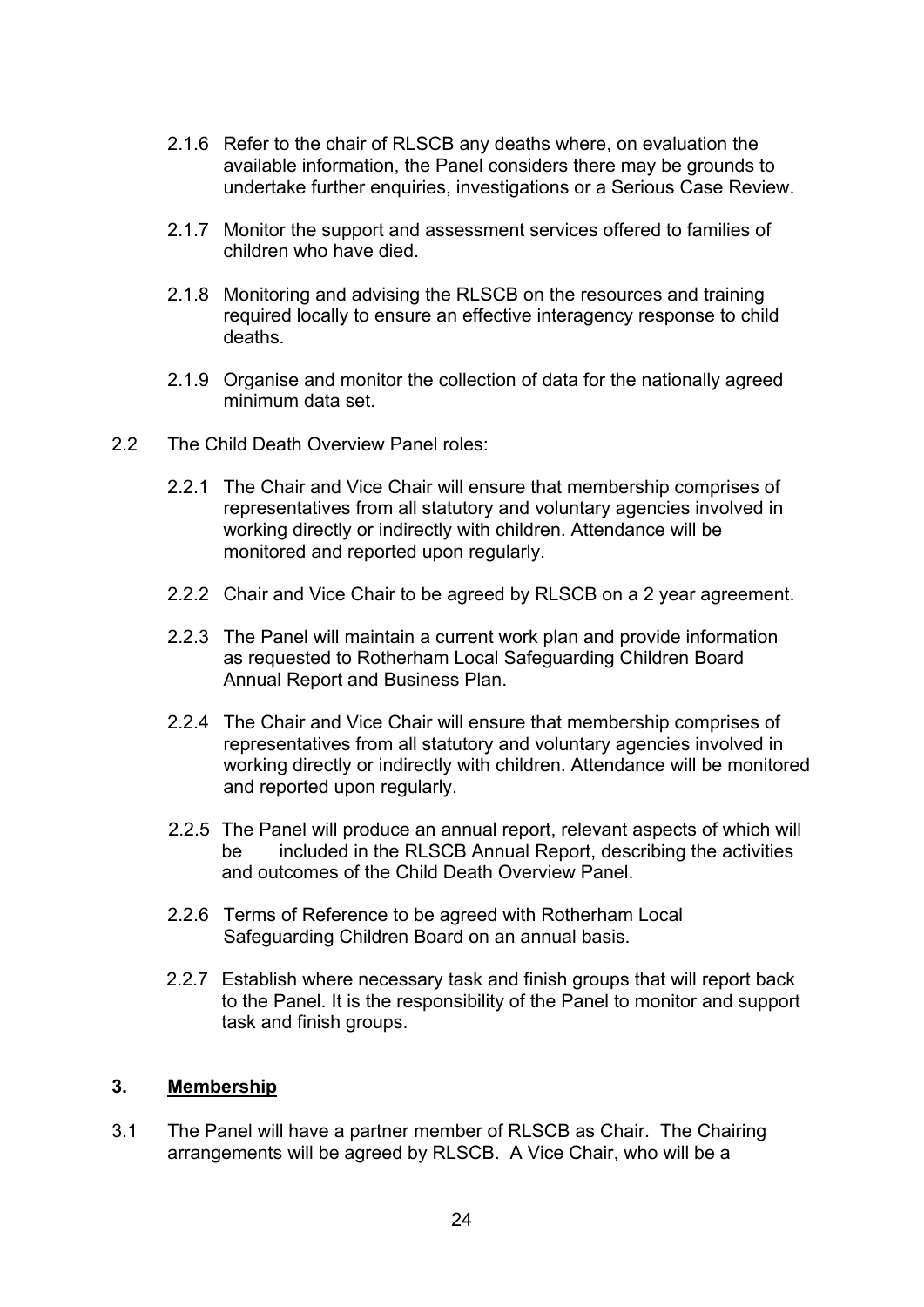member or advisor to the Board, will be elected by Panel members on an annual basis.

- 3.2 The Panel will receive expert advice from an appropriate member of the Safeguarding Children Operational and/or Strategic Unit.
- 3.3 Agencies attendance required from:
	- 3.3.1 Public Health
	- 3.3.2 The Rotherham NHS Foundation Trust Designated Doctor, Midwifery and 0-19 Services
	- 3.3.3 South Yorkshire Police
	- 3.3.4 CYPS Social Care / Safeguarding
	- 3.3.5 Rotherham, Doncaster and Humber Mental Health Foundation Trust
	- 3.3.6 Coroner's Office (where needed)
	- 3.3.7 Yorkshire Ambulance Service
	- 3.3.9 RMBC Legal Services (where needed)
	- 3.3.10 NHS Rotherham Clinical Commissioning Group
	- 3.3.11 Bluebell Wood Children's Hospice
- 3.4 The Child Death Overview Panel reserves the right to co-opt other members for time limited pieces of work. The Child Death Overview Panel will be administered (by way of agenda preparation, production and circulation of action notes) by support supplied from the Board's joint funding.
- 3.5 At the start of each meeting, attendees will be asked to sign an attendance sheet. A record of attendance for each member will be reported as part of the annual report to the Rotherham Local Safeguarding Children Board. Members will be expected to attend no less than 75% of meetings. Any member not attending 3 consecutive meetings will be invited to consider their membership position and this will be reported to the Rotherham Local Safeguarding Children Board and the Board Member of their agency.
- 3.6 Deputies should attend if a member of the Child Death Overview Panel is not available, but it is incumbent upon members to accept their responsibility for routine attendance and to complete any actions required of them, irrespective of whether they are in attendance or not.
- 3.7 For the Child Death Overview Panel to be considered quorate, at least 3 partner agencies must be represented.
- 3.8 **Escalation –** if any case discussed gives rise to safeguarding concerns relating to the safety or welfare of any child (eg sibling) then either (i) assurance will be sought from the relevant organisation; and or (ii) a safeguarding referral will be made to the MASH.

#### **4. Agenda etc**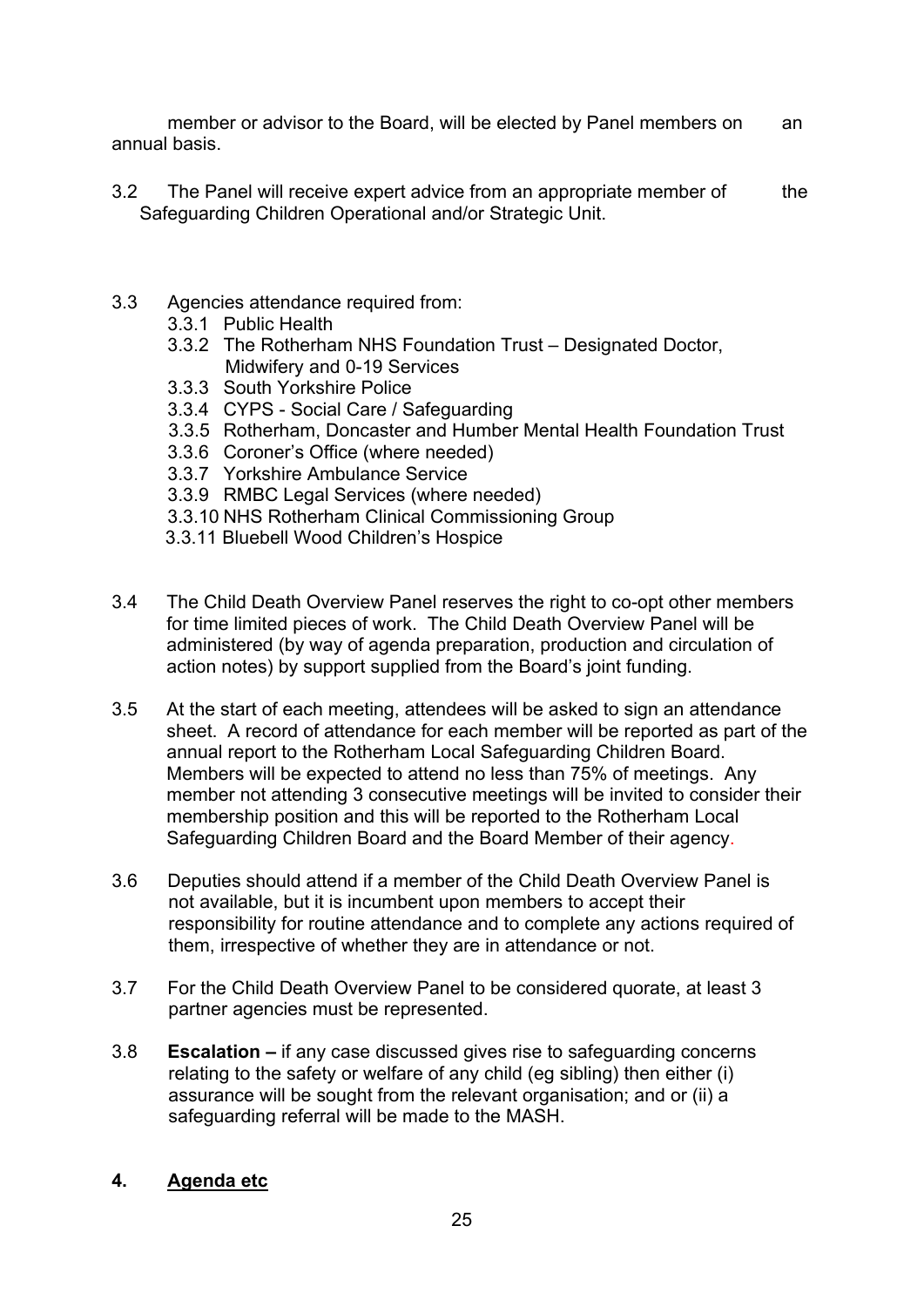- 4.1 Meetings will be held a minimum of every 2 months and unless there are exceptional circumstances, will last for no longer than three hours.
- 4.2 The agenda for each meeting will be agreed with the Chair prior to publication. Any member of the Child Death Overview Panel is entitled to put an item forward for the agenda. Agendas should be issued at least 5 working days before the meeting and all paperwork should be subject to Chair/Vice Chair control. Minutes from meetings will usually be issued within 10 working days of the meeting.
- 4.3 At the end of each meeting, any key messages for the Rotherham Local Safeguarding Children Board will be agreed. The Child Death Overview Panel will identify a person at the end of each meeting if appropriate to work with the editor of the Rotherham Local Safeguarding Children Board Newsletter to communicate the key messages.

#### **5. Linkage to other groups**

5.1 The Child Death Overview Panel work will be undertaken on behalf of Rotherham Local Safeguarding Children Board. An annual report, work plan and reporting on an exceptional basis will therefore be an expected outcome from the Panel.

#### **6. Declaration of interest**

6.1 It is the responsibility of each member to declare any conflict of interest with an agenda item either at the start of the meeting or as the discussion unfolds.

#### **7. Business Conduct**

- 7.1 All meetings will:
	- 7.1.1 Start and end on time as agreed
	- 7.1.2 Show respect for, and value the contribution of each member
	- 7.1.3 Encourage all members to participate
	- 7.1.4 Ensure that the agreed work plan is developed and progressed at each meeting

#### **8. Monitoring**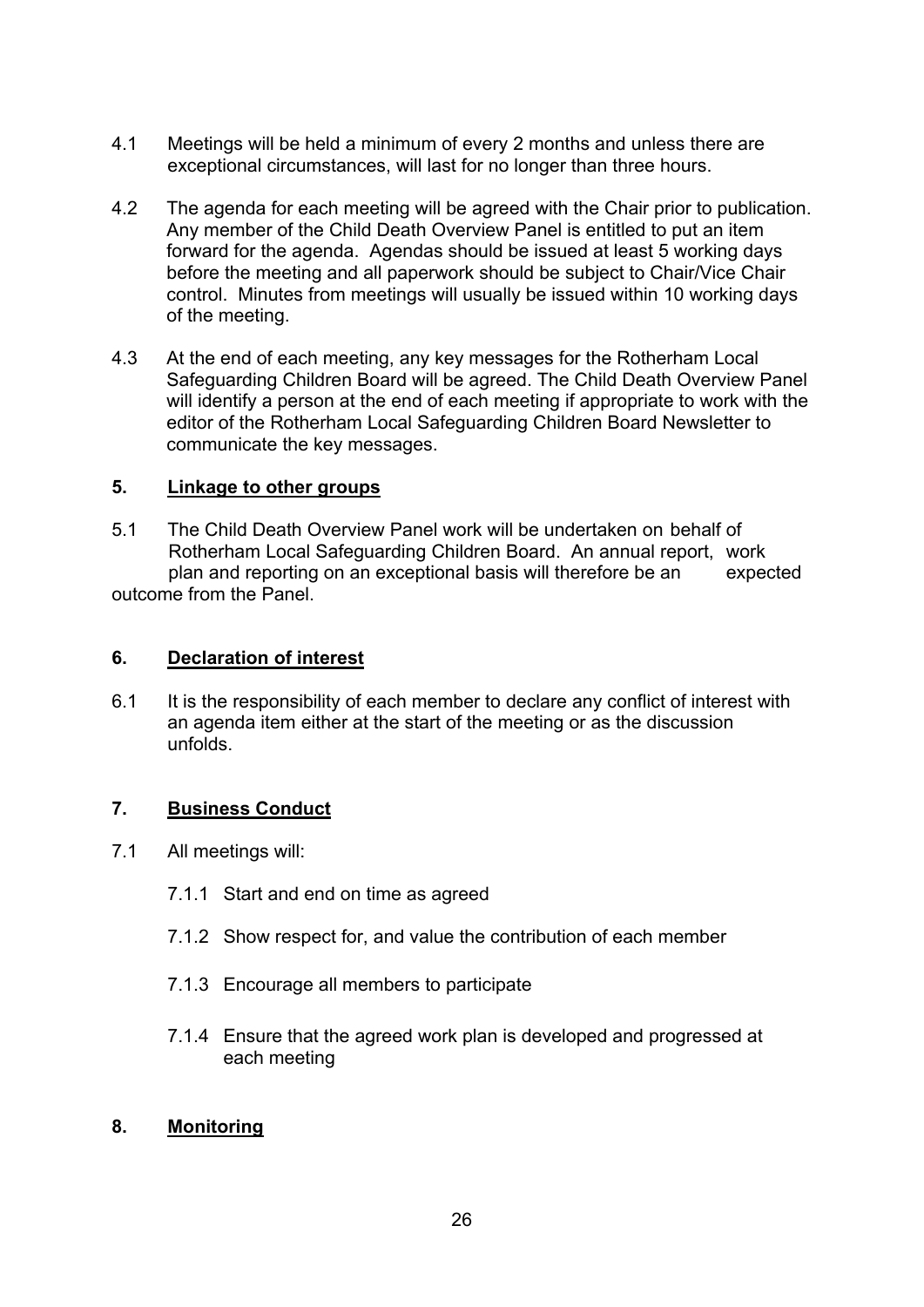- 8.1 The effectiveness of the Child Death Overview Panel will be monitored against:
	- 8.1.1 Number of times the meeting is held in accordance with its Terms of Reference
	- 8.1.2 Number of times the meeting is quorate
	- 8.1.3 Level and spread of attendance at meetings
	- 8.1.4 Delivery of the work plan
	- 8.1.5 Feedback from participants by way of the annual report

#### **9. Governance Arrangements**

- 9.1 The Terms of Reference will be agreed by the Chair and Panel Members.
- 9.2 Once agreed, the Terms of Reference will be ratified by Rotherham Local Safeguarding Children Board
- 9.3 Terms of Reference will be reviewed annually
- 9.4 Minutes of meetings, works plans and exceptional reporting is open for scrutiny by Rotherham Local Safeguarding Children Board.

Panel Chair……………………………………..Designation…………………………

Signature……………………………………… Date……………………

To RLSCB Date………………..……………Ratified……………………………....

Review Date…………………………………………..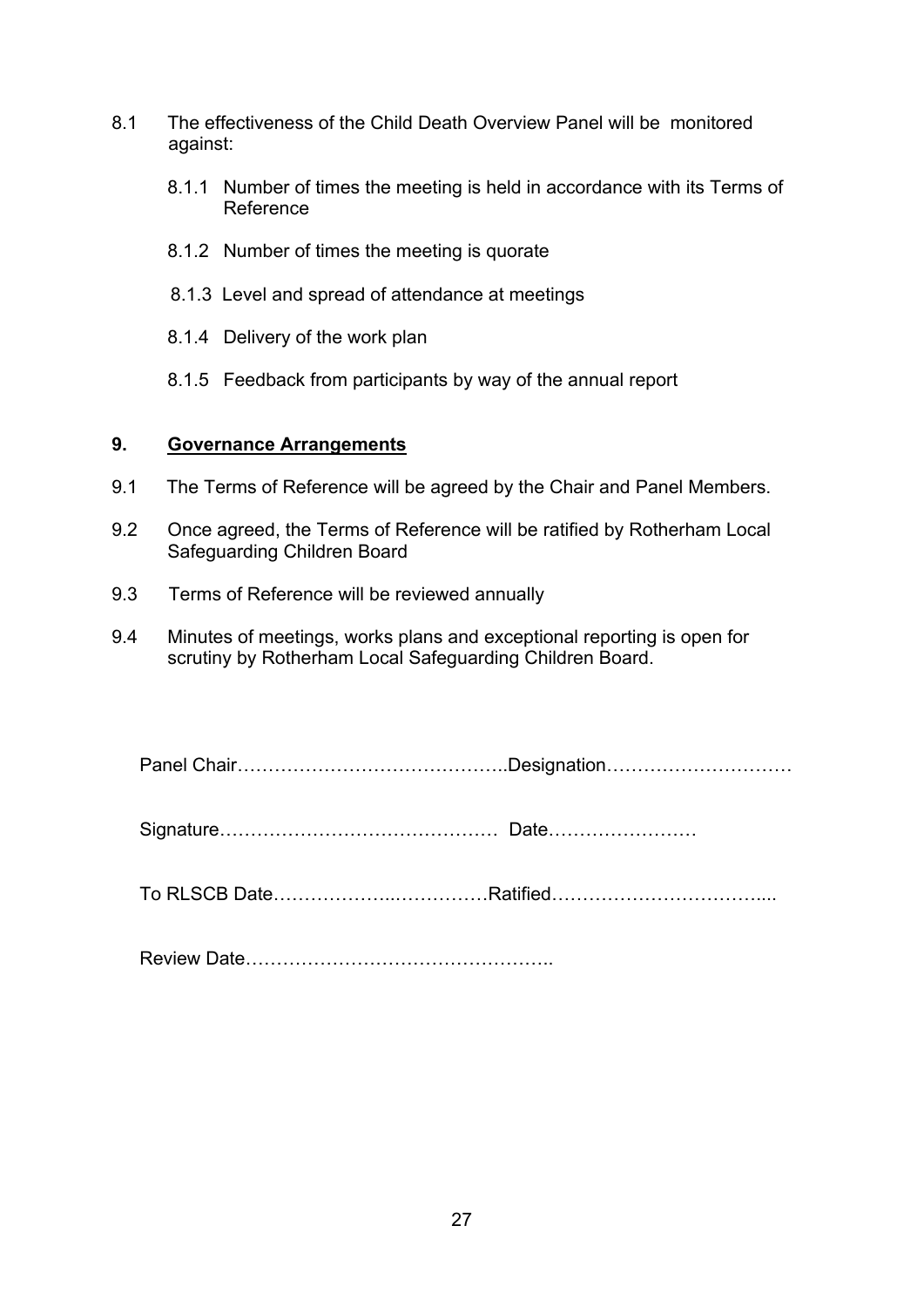# <span id="page-27-0"></span>**Appendix 2 – Terms of reference for new South Yorkshire CDOP**

# **SOUTH YORKSHIRE (BARNSLEY, DONCASTER, ROTHERHAM & SHEFFIELD) CHILD DEATH REVIEW PARTNERSHIP**

# **TERMS OF REFERENCE**

#### **1. Purpose**

- 1.1 The responsibility for ensuring child death reviews are carried out is held by 'child death review partners' who in relation to a local authority area are defined as the local authority for that area and any clinical commissioning group in that area.
- 1.2 Child death review partners must make arrangements to review all deaths of children normally resident in the local area, and for any non-resident child who has died in their area if appropriate.

#### **2. Principles**

- 2.1 The process of expertly reviewing all children's deaths is grounded in deep respect for the rights of children and their families, with the intention of preventing future child deaths.
- 2.2 To improve the experience of bereaved families, as well as professionals, after the death of a child.
- 2.3 To ensure that information from the child death review process is systematically captured to enable local learning and, through the planned National Child Mortality Database, to identify learning at the national level, and inform changes in policy and practice.

#### **3. Responsibilities**

- 3.1 Review and analyse data and information about all deaths (across the South Yorkshire footprint) that have had a local review undertaken to enable further analysis, trends and learning to be gained, in order to prevent future child deaths.
- 3.2 To hold themed discussions on a quarterly basis to review deaths from a particular cause or group of causes. This should provide an opportunity for greater understanding and shared learning. Additionally, any required actions can be developed as a region and resources and ideas pooled. Such arrangements will facilitate appropriate professional experts being present to inform discussions, and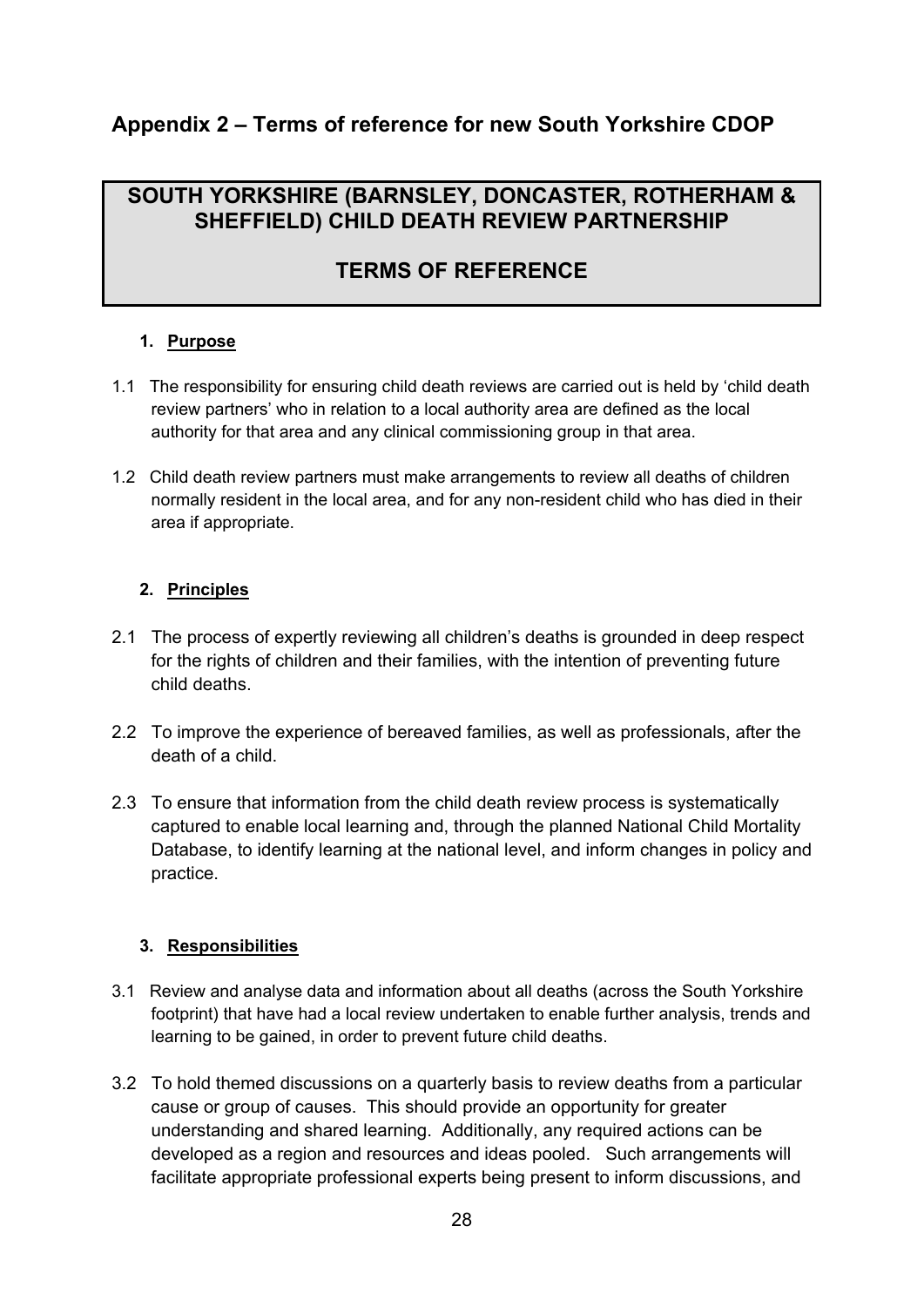allow easier identification of themes when the number of deaths from a particular cause is small. By necessity themed panels will need to have access to more detailed case information. In order to ensure the effectiveness of these discussions the level of information sharing should be proportionate but allow for meaningful analysis to take place. The cases presented, however, will always be anonymised.

- 3.3 Provide a forum where practice issues that have a regional impact can be discussed and taken forward collectively by the South Yorkshire Panel.
- 3.4 Where appropriate develop strategies, in conjunction with local CDOPs, with the aim of preventing future child deaths; this may include communicating with national bodies or those outside of the South Yorkshire area.
- 3.5 To make recommendations to all relevant organisations where actions have been identified which may help to prevent future child deaths or promote the health, safety and wellbeing of children.

#### **4. Chairing**

- 4.1 Chairing will take place on a rotational basis, drawn from the 4 local CDR Chairs for the period of one year.
- 4.2 Where necessary, a Deputy Chair will be arranged by the local area, who are currently hosting.

#### **5. Meeting Frequency**

- 5.1 The panel will meet for 3 hours on a quarterly basis, and be held in the area where the chair and business administration is being provided for that year.
- 5.2 Provision will be made for ad hoc or extraordinary meetings as required.

#### **6. Membership**

- 6.1 The CDOP is a multi-professional panel whose core membership may include senior representatives from the following agencies or roles:
	- $-$  Public health
	- Designated Doctor for child deaths
	- Children's Social Services
	- $-$  Police
	- Bluebell Wood Children's Hospice
	- Safeguarding Health Practitioner
	- $-$  Primary Care (GP or health visitor)
	- Nursing and/or midwifery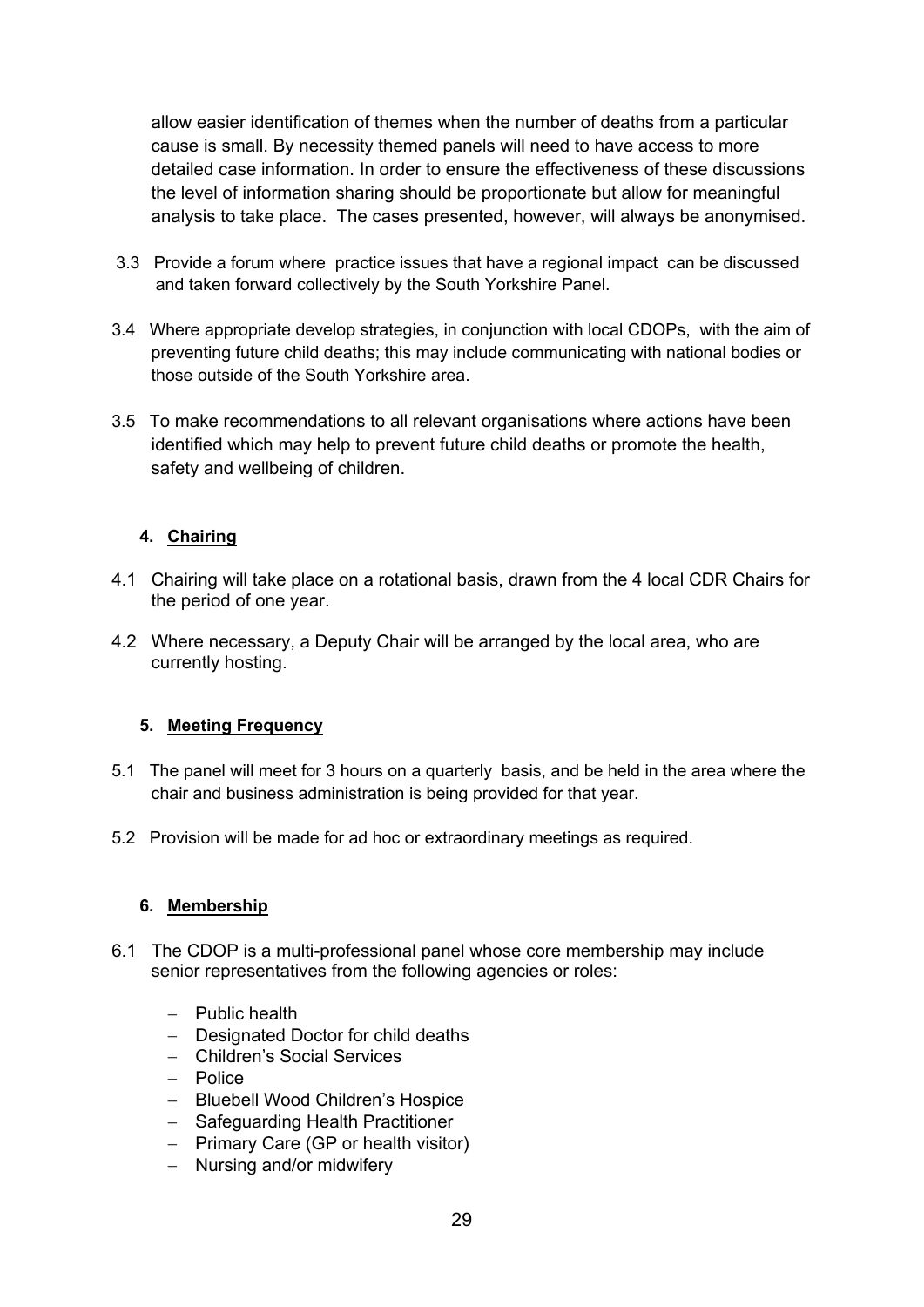- $-$  Lay representation
- Additional professionals should be considered in relation to specific themes or specialist role, for example; coroner's office, ambulance service or hospices.
- 6.2 In order for the meeting to be quorate, there must be at least one representative from each local authority, with a maximum of 4.

#### **7. Meeting Administration**

- 7.1 Administration for the South Yorkshire CDR will be provided from the same area as the incumbent chair.
- 7.2 This will require input and support from the other CDOP administrators.
- 7.3 Draft minutes from the South Yorkshire CDR should be distributed to all members within 2 weeks of the meeting, for ratification at the next meeting.
- 7.4 Agenda items for the forthcoming meeting are required to be submitted 2 weeks before the meeting.
- 7.5 The eCDOP system will be the central point for data on which the South Yorkshire CDR will base its business.

#### **8. Conflict and Declaration of interest**

8.1 At the beginning of each meeting the Chair should inquire as to conflicts of interest among the attendees. The chair and panel will then need to consider how this is taken into account for the purpose of the meeting.

#### **9. Business Conduct**

- 9.1 Panel members should be familiar with their responsibilities and ensure that they have read all relevant material in advance of the panel meetings.
- 9.2 All meetings will:
	- Start and end on time as agreed
	- Panel members will show respect for, and value the contribution of each member
	- Ensure that members are encouraged to participate
	- Hold members to account for any actions that have been agreed
- 9.3 All members of the CDOP are required to maintain confidentiality in respect of the children and families subject of their consideration.